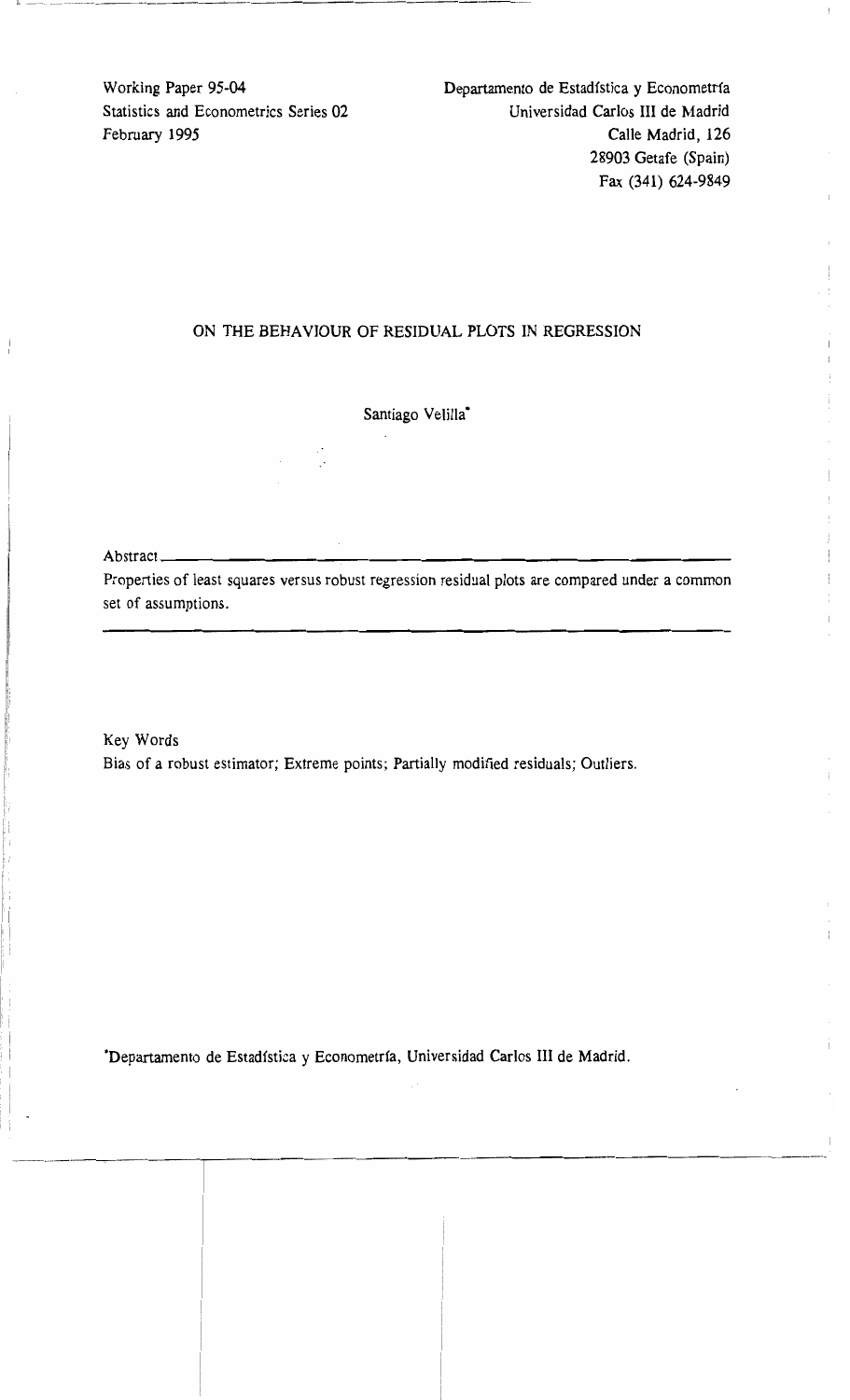#### **1. INTRODUCTION**

Consider  $z_i = (y_i, x_i')$ ,  $i = 1, ..., n$ , independent and identically distributed observations, where  $y_j$  is a scalar and  $x_j$  is a pxl vector. The classical linear regression model with random regressors assumes that

$$
y_{i} = \alpha + x_{i}'\beta + u_{i}, \quad i = 1, ..., n,
$$
\n(1.1)

where  $u_i$  is an error independent of  $x_i$  and  $(\alpha, \beta')'$  is a  $(p+1)x1$  vector of unknown parameters. The observations z<sub>i</sub> arise from a "central" model  $H_0(y,x)$ characterized by a marginal distribution  $G_0(x)$  for the  $x_i$ , and a zero mean marginal distribution  $F^{\,}_{0}$ (u/ $\sigma^{\,}_{0}$ ) for the  $u^{\,}_{1}$ , where  $\sigma^{\,}_{0}$  is a scale parameter. For example  $F_0 \equiv N(0, \sigma_0)$ .

xample  $\Gamma_0 = N(0,0)$ .<br>Write B = ( $\alpha$ ,  $\beta$ ')' and let  $\hat{\mathbf{B}} = (\hat{\alpha}, \hat{\beta}')' = \text{argmin} \sum_{i=1}^{n} e_i^2(B)$  be the least squares estimator of B, where  $e_i(B) = y_i - \alpha - x_i^3 B$ . The least squares residuals

$$
\hat{\mathbf{e}}_i = \mathbf{e}_i(\hat{\mathbf{B}}) = \mathbf{y}_i - \hat{\alpha} - \mathbf{x}_i \hat{\beta}, \qquad (1.2)
$$

 $i = 1, \ldots, n$ , are used to check the adequacy of the model and to detect unusual patterns in the data. The behaviour of the residuals is studied conditioning on the observed value of the nxp design matrix  $X = (x_{1},$  $..., x_n$ )'. Residual analysis is generally conducted in a graphic way. The idea is to plot the residuals against any other quantity orthogonal to them, generally the fitted values  $\hat{y}_i = \hat{\alpha} + x_i \hat{\beta}$ , i = 1, ...,n, such that, under the null of a correctly specified parametric model, the expected behaviour of the plot contains no visible pattern. Observed patterns are then attributed to inappropriate assumptions. See Cook and Weisberg (982). Weisberg (984) or Atkinson (1985) for details.

It is well known that  $\hat{B}$  is very sensitive to both outliers in the nxl vector of responses  $Y = (y_1, ..., y_n)$  and extremes in the rows of X and, therefore, several alternative robust estimators  $\tilde{\mathbf{B}}_n = (\tilde{\alpha}_n, \tilde{\beta}_n^{\prime})'$  have been proposed. Plotting the residuals

$$
\tilde{e}_1 = \tilde{e}_1(\tilde{B}_n) = y_i - \tilde{\alpha}_n - x_i \tilde{\beta}_n,
$$
\n(1.3)

is advocated by some authors, among others Rousseeuw and Leroy (1987, p. 92-93) as an after-fit diagnostic tool. The question is if residual plots based in robust estimators can be interpreted in the same form as the standard least squares residual plots. This seems to be the case for R estimators and for M estimators with monotone  $\psi$  function as shown by McKean,

.\_-\_...\_\_.\_-----------------------------------,-------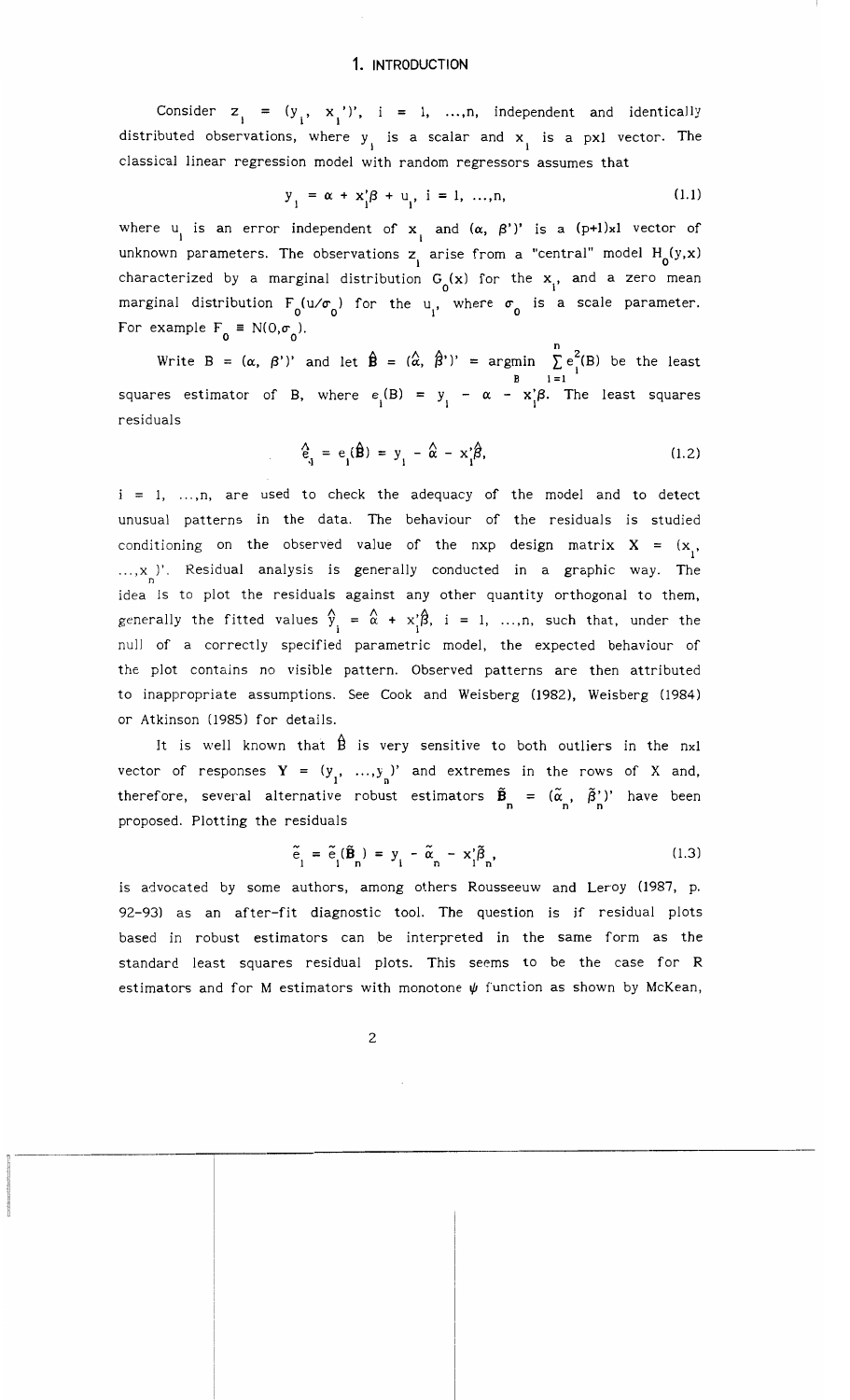Sheather and Hettmansperger (1990, 1993). However, some complications arise when using high breakdown point estimators. This is reported by Cook, Hawkins and Weisberg (1992) and McKean et al. (in press a) for the case of the least median of squares (LMS) estimator of Rousseeuw (1984), and by McKean et al. (1993) for the case of GM estimators.

Properties of least squares residuals are studied under the assumption that the carriers X are fixed or equivalently, as stated above, conditioning on  $X$  in the model (1.1). An assumption in robust regression is that (1.1) holds only approximately and, therefore, the joint distribution  $H(y,x)$  of the observations is different but close, in some way, to the central model  $H_0(y,x)$ . As a consequence, while in linear least squares the carriers  $x_{\bf j}$  are considered as known constants, the robust approach takes into account the stochastic nature of the  $x_i$  in the appearance of dubious data. Comparison of the properties of the vectors of residuals  $\hat{\mathbf{e}} = (\hat{e}_1, ..., \hat{e}_n)$ ' and  $\tilde{\mathbf{e}} = (\tilde{e}_1,$  $..., \tilde{e}$ )' is then at issue because each vector is obtained under a different set of premises. The aim of this paper is to study, under a common framework of assumptions, some aspects of the comparison between plots based on  $\stackrel{\wedge}{\mathbf{e}}$  and e. Notation is established in section 2 while section 3 contains the main results. Section 4 illustrates the theory with two real data examples and section 5 concludes with some final comments.

### 2. BACKGROUND AND MOTIYATION

#### 2.1 Model

For the purpose of comparison of this paper, observations  $z_i$ ,  $i = 1$ , ...,n, are assumed to be of the form

$$
z_{i} = (1 - \varepsilon_{i})z_{i0} + \varepsilon_{i} z_{i1}, \qquad (2.1)
$$

where  $z_{i0} = (y_{i0}, x'_{i0})'$  and  $z_{i1} = (y_{i1}, x'_{i1})'$  are  $(p+1)x1$  random vectors, and  $\varepsilon_{_{\rm i}}$  is a random variable taking values 0 and 1 with probabilities 1- $\varepsilon$  and  $\epsilon$  (0 $\leq \epsilon \leq .5$ ). The triplets  $(\epsilon_{1,2}^{}, z_{10}^{}, z_{11}^{})$  are i.i.d. and unobservable and  $\epsilon_{1,1}^{}$  is independent of the pair  $(z_{i0}, z_{i1})$ .  $z_{i0}$  arises from the "central" model  $H_0(y,x)$  of (1.1) and  $z_{11}$  is an outlying component with distribution  $H_1(y,x)$ that, in principle, can have any form. To get meaningful results, it will be assumed that H<sub>1</sub>(y,x) is characterized, as H<sub>0</sub>(y,x) in (1.1), by a marginal distribution  $G_i(x)$  for the  $x_i$  and a relation between the response and the regressors of the form

$$
y = \alpha + x'\beta + u,\tag{2.2}
$$

-----------------------------'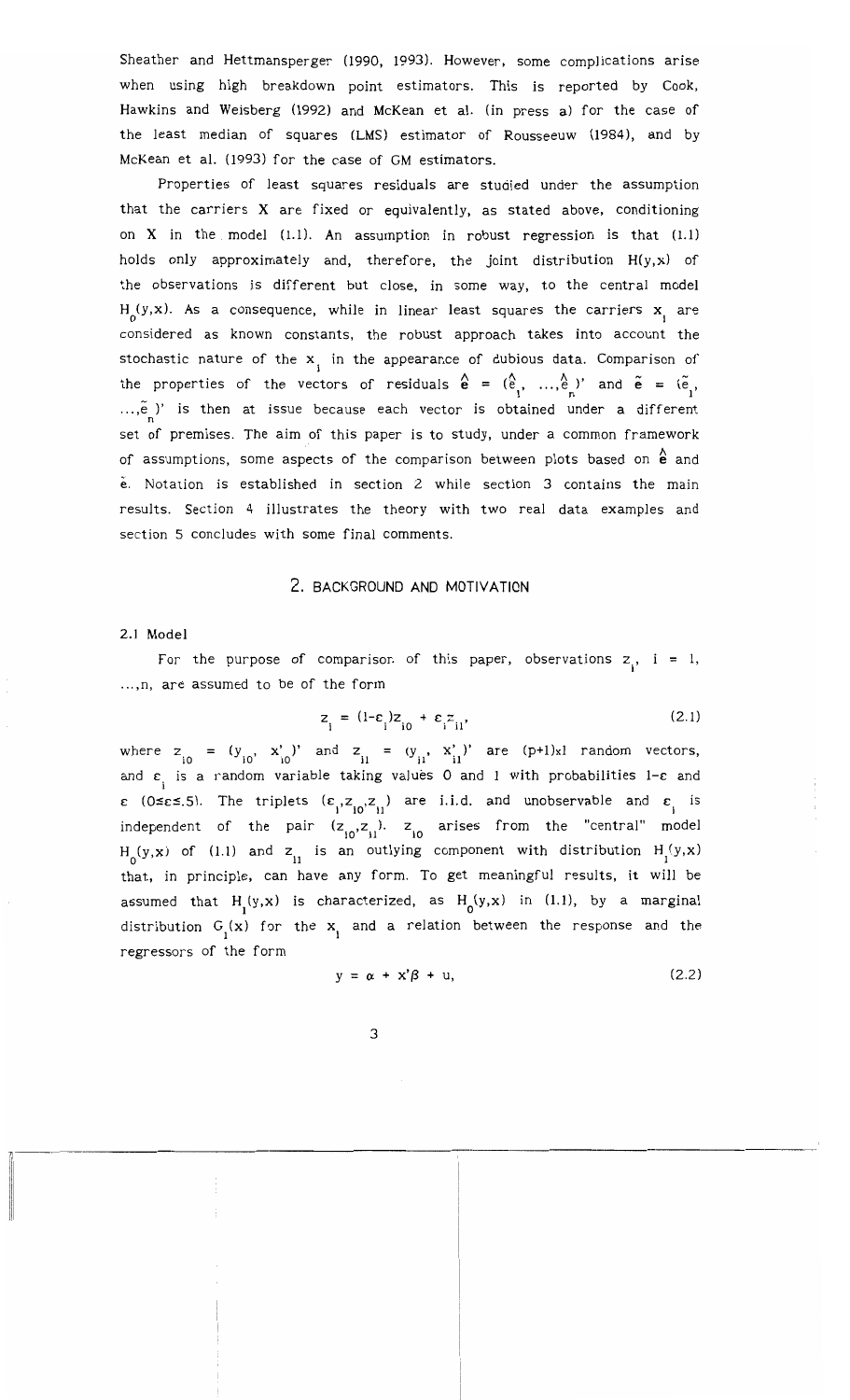where  $(x, u)$  are independent and u has a zero mean distribution  $F_1(u/\sigma_1)$ depending on an unknown scale parameter  $\sigma_i$ . The setup (2.1)-(2.2) is quite flexible and allows to model data anomalies only in the response  $(G_i \equiv G_0)$ , only in the predictors  $(F_1 \equiv F_2, \sigma_1 \equiv \sigma_2)$ , or on both parts of the el data anomalies o:<br>  $\frac{1}{1} = F_0$ ,  $\sigma_1 = \sigma_0$ <br>
and Becall that  $\alpha$  and observation at the same time. Recall that  $\alpha$  and  $\beta$  identical for  $H_{0}^-$  and  $H_{1}^-$  so that both the central model and the perturbation keep the same linear structure in the conditional mean. Anomalous points are "identified" by the nonzero coordinates of  $\varepsilon = (\varepsilon_1, ..., \varepsilon_n)$ '. (2.1) is inspired by a general contamination model in time series proposed by Martin and Yohai (1986).

It is clear that, under (2.1)-(2.2), the common distribution H of the z<sub>i</sub> is a mixture of the form

$$
H(y,x) = (1-\epsilon)H_0(y,x) + \epsilon H_1(y,x), \qquad (2.3)
$$

which is a particular case of distribution in the  $\varepsilon$ -contamination neighborhood of Tukey

$$
\mathcal{H}_{\varepsilon} = \{G: G = (1-\varepsilon)H_0 + \varepsilon H^*, H^* \text{ arbitrary}\},\
$$

under which much work in robust regression has been done. The following results clarify the meaning of  $(2.1)-(2.2)$ . All proofs are given in the appendix.

Proposition 2.1. Consider model  $(2.1)$ – $(2.2)$  for i.i.d. observations  $z_{i}$  =  $(y_1, x_1')$ ,  $i = 1, ..., n$ , and suppose that both  $G_0(x)$  and  $G_1(x)$  have densities denoted, respectively, by  $g_{0}^{}(\text{x})$  and  $g_{1}^{}(\text{x})$  with respect to a common dominating measure  $m(dx)$  in  $\mathbb{R}^P$ . Then:

a) Conditionally on  $X = (x_1, ..., x_n)$ , the components of  $Y = (y_1, ...)$ ...,y<sub>\_</sub>)' are independent with conditional distribution functions

$$
F(y_i | X) = F(y_i | x_i) = [1 - \varepsilon(x_i)] F_0(q_i / \sigma_0) + \varepsilon(x_i) F_1(q_i / \sigma_1),
$$

where

$$
\varepsilon(\mathbf{x}_{i}) = \frac{\varepsilon \mathbf{g}_{i}(\mathbf{x}_{i})}{(1-\varepsilon)\mathbf{g}_{0}(\mathbf{x}_{i}) + \varepsilon \mathbf{g}_{i}(\mathbf{x}_{i})}
$$

and

$$
q_i = y_i - \alpha - x_i' \beta.
$$

The  $\varepsilon(x_i)$  are i.i.d. with mean  $\varepsilon$  and variance bounded by  $\varepsilon(1-\varepsilon);$ 

b)  $E[Y | X] = WB$ , where  $W = \begin{pmatrix} 1 \\ n \end{pmatrix}X$ ;

------- .\_---------------

c)  $V[Y | X] = D(X)$ , where  $D(X) = diag(d_1(X), ..., d_n(X))$  is an nxn diagonal matrix such that  $E[D(X)] = \sigma^2 I_n$ , with  $\sigma^2 = (1-\epsilon)\sigma_0^2 + \epsilon \sigma_1^2$ .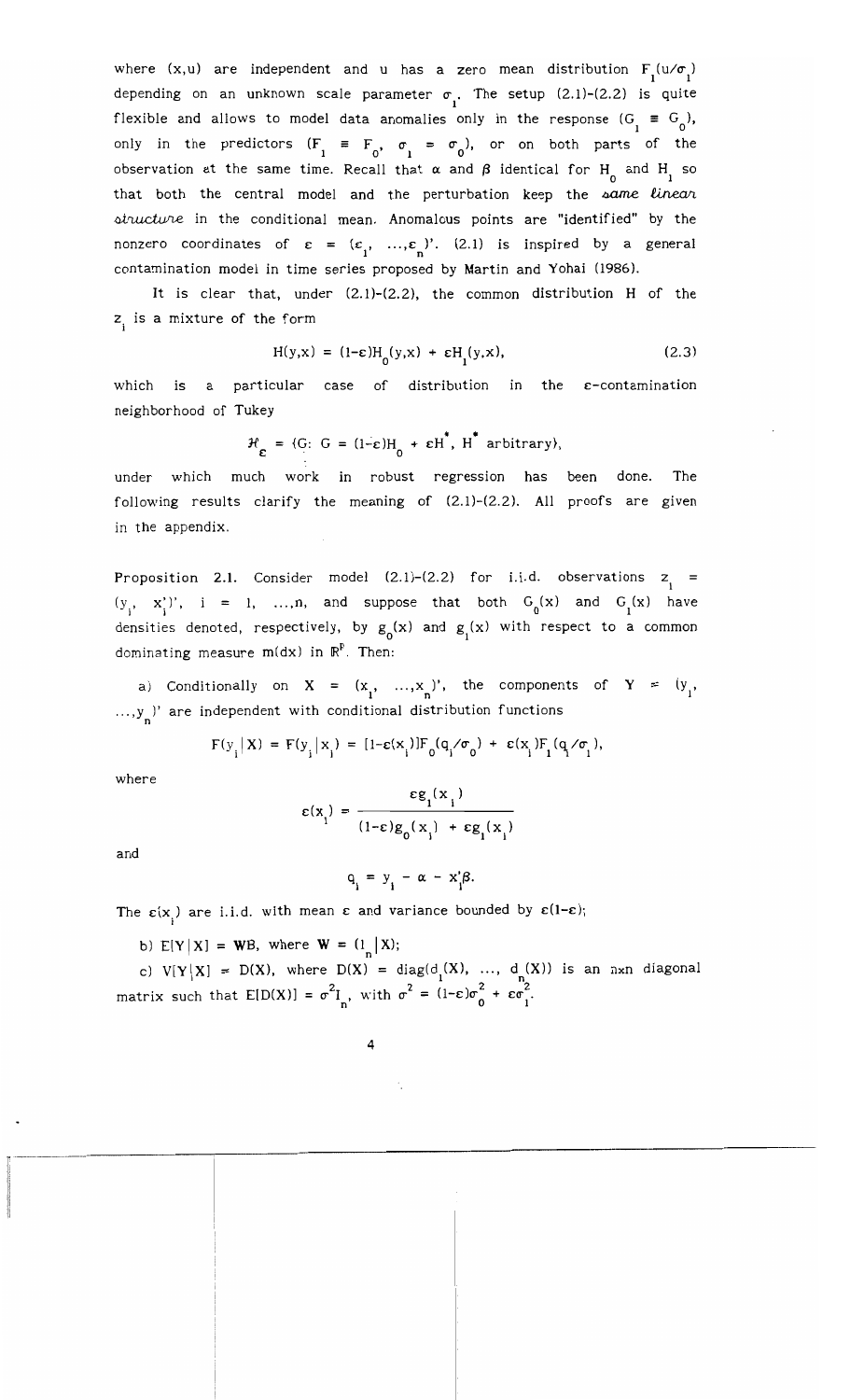The main implications of proposition 2.1 can be summarized as follows.

## **Proposition 2.2.** Under  $(2.1)-(2.2)$ :

a)  $(q_1, ..., q_n)$ ' are i.i.d. with zero mean and variance  $\sigma^2$ ;

b) Conditionally on **X**,  $(q_1, ..., q_n)$  are: (i) independent with zero mean but (ii) not identically distributed if  $G_{\overline{0}}$  and  $G_{\overline{1}}$  are distinct. Therefore, the models  $(1.1)$  and  $(2.1)-(2.2)$  are, in general, different.

Remark. It might seem tempting trying to generalize model (2.1)-(2.2) by assuming an structure for  $H_j(y,x)$  of the form

$$
H_j(y,x) = \int_{u \le x} F_j[(y - \alpha_j - u'\beta_j) | \sigma_j] G_j(du),
$$
 (2.4)

for  $j = 0,1$ , where  $(\alpha_0, \beta_0')'$  differs from  $(\alpha_1, \beta_1')'$ . (2.4) implies  $E[y_i | x_i] = \alpha(x_i) + x_i^{\prime} \beta(x_i),$ 

with intercept and slope parameters

 $\alpha(x_i) = [1-\varepsilon(x_i)]\alpha_0 + \varepsilon(x_i)\alpha_1,$ 

$$
\beta(\mathbf{x}_i) = [1-\varepsilon(\mathbf{x}_i)]\beta_0 + \varepsilon(\mathbf{x}_i)\beta_1.
$$

Also,  $var[y_i | x_i] = d_i(X) + [1-\epsilon(x_i)] (a_0 + x'_i \beta_0)^2 + \epsilon(x_i) (a_1 + x'_i \beta_1)^2$  $[\alpha(x)] + x'\beta(x)]^2$ . The intuitive basis of (2.4) is then counterbalanced by the untractability of the latter expressions which suggests following the discussion under the framework  $(2.1)$ - $(2.2)$ .

#### 2.2 Estimators

Estimators considered in this paper will be of the form

$$
\widetilde{\mathbf{B}}_n = \mathbf{T}_n \left[ \mathbf{z}_1, \dots, \mathbf{z}_n \right] = \mathbf{T} \left[ \mathbf{H}_n \right],\tag{2.5}
$$

where T is a functional defined on a space of distributions in  $\mathbb{R}^{P+1}$  and H is the empirical distribution function of the sample  $z_1$ ,  $z_2$ , ...,  $z_n$ . If the estimator is both consistent and Fisher consistent at the central model then, under H<sub>0</sub>,  $\tilde{B}_{n}$  converges to T[H<sub>0</sub>] = B. However, for general H in  $\mathcal{H}_{\epsilon}$ , T[H] will be different from B. In large samples, a suitable measure of the robustness of  $\widetilde{B}_n$  over the neighborhood  $\mathcal{H}_{\varepsilon}$  is the curve of maximum asymptotic bias (Martin, Yohai and Zamar (1989))

$$
B(T, H_0, \varepsilon) = \max\{b_M(T, H): H \in \mathcal{H}_{\varepsilon}\},\tag{2.6}
$$

where  $b_M(T,H) = \|T[H]-B\|_M$ ,  $\|a\|_M = (a'Ma)^{1/2}$  and M is a (p+1)x(p+1) positive definite matrix properly chosen. An example illustrates the concept of asymptotic bias  $T[H]$  - B.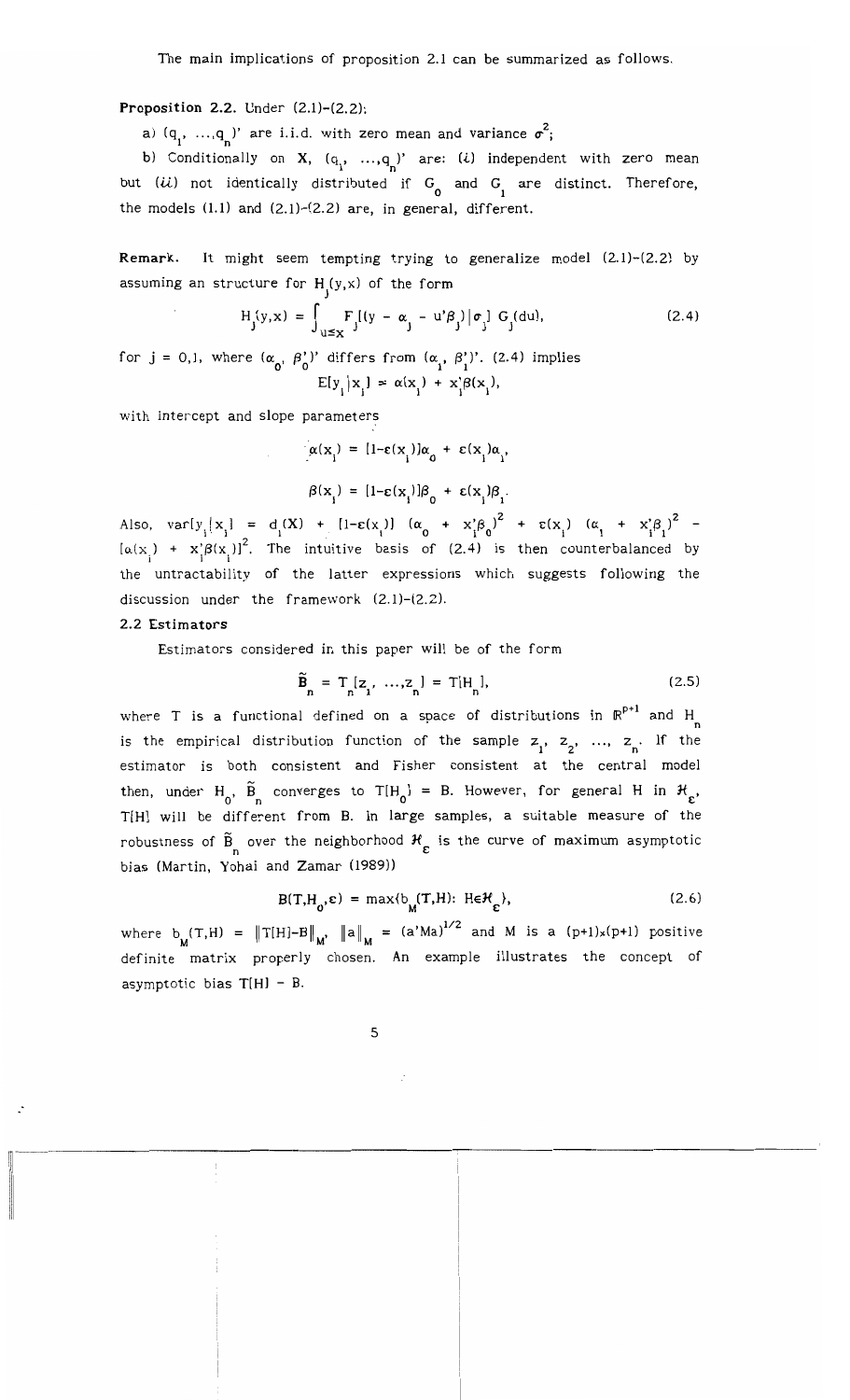**Example 2.1** Let  $\widetilde{H}(y,x)$  be a general distribution in  $\mathbb{R}^{p+1}$ . Following Hinkley (977), the functional defining the least squares estimator of B is

$$
LS[\widetilde{H}] = \begin{pmatrix} 1 & \mu' \\ \mu & S \end{pmatrix}^{-1} E[\begin{pmatrix} y \\ xy \end{pmatrix}],
$$

where  $S = E[xx']$  and  $\mu = E[x]$  (All expectations are taken with respect to  $\widetilde{H}$ ). For H(y,x) as in (2.1)-(2.2), proposition 2.1 yields E[y] =  $\alpha$  + E[x'] $\beta$ and  $E[xy] = E[x]\alpha + E[xx']\beta$  and, therefore,

$$
LS[H] = \begin{pmatrix} 1 & E[x'] \\ E[x] & E[xx'] \end{pmatrix}^{-1} \begin{pmatrix} 1 & E[x'] \\ E[x] & E[xx'] \end{pmatrix} \begin{pmatrix} \alpha \\ \beta \end{pmatrix} = B,
$$

so the least squares estimator has no asymptotic bias. Observe also that, by the same arguments,  $LS[H_0] = LS[H_1] = B$  and, in particular, the least squares estimator is also Fisher consistent. The functional for an M estimator is defined implicitly by the solution of the equation

$$
E[w\psi[(y-w'M[\tilde{H}])/\sigma]] = 0,
$$

where  $\psi$  is an odd and bounded function,  $w = (1, x')'$  and  $\sigma$  is a scale parameter. If  $F_{0}$  is symmetric about the origin,  $M[H_{0}] = B$  and the M estimator is Fisher consistent. However, if  $F_1(u/\sigma_1)$  is not symmetric about zero, the expectation

$$
E[w\psi[(y-w'B)/\sigma]] = E[m\varepsilon(x)\begin{pmatrix} 1\\x \end{pmatrix}] = m\varepsilon \begin{pmatrix} 1\\xG_1(dx) \end{pmatrix},
$$

where  $m$  =  $\int\!\psi(\textbf{u}/\sigma)\text{F}_1(\textbf{du}/\sigma_1)$ , is, in general, not null and, as a consequence, M[H] is different from B. •

For the estimators (2.5), it will be assumed that the representation below holds:

$$
\widetilde{\mathbf{B}}_n = \mathbf{T}[H_n] = \mathbf{T}[H] + n^{-1} \sum_{j=1}^n \text{EIC}(z_j) + o_p(n^{-1/2}), \qquad (2.7)
$$

where  $\text{EIC(z}_j)$  is an empirical version of the influence curve of the estimator at z<sub>j</sub> (see, for example, Hampel, Ronchetti, Rousseeuw and Stahel 1986, p. 85 and 93). The framework (2.5)-(2.7) includes least squares estimators, M estimators and GM estimators. However, it excludes the high breakdown point LMS estimator whose asymptotic convergence rate is  $n^{1/3}$ .

# 3. RESIDUALS AND ASYMPTOTIC BIAS

#### 3.1 Least squares residuals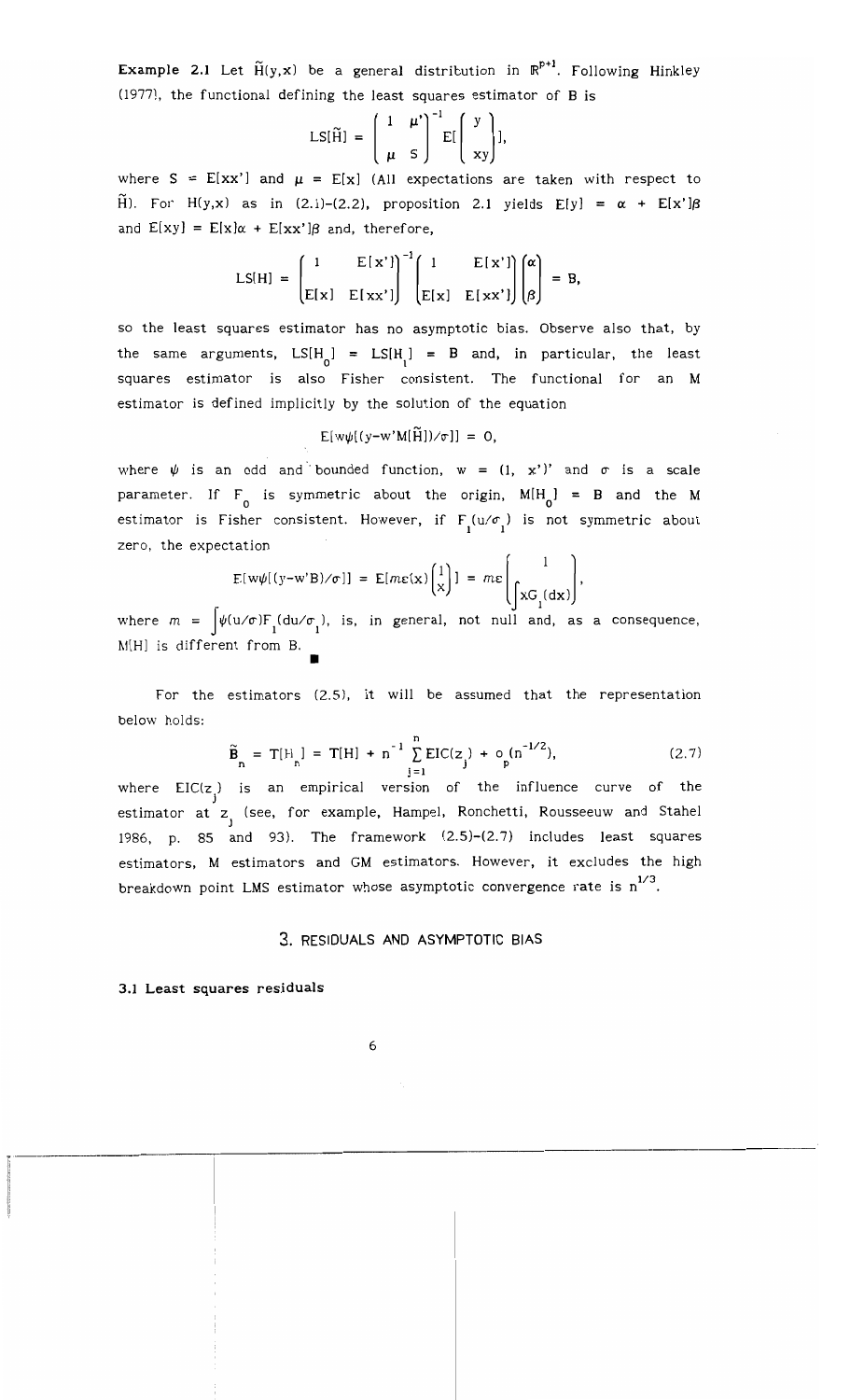The least squares estimator is  $\mathbf{\hat{B}} = (\mathbf{W}'\mathbf{W})^{-1}\mathbf{W}'\mathbf{Y}$ , where, as in proposition 2.1.b),  $W = \begin{pmatrix} 1 \\ n \end{pmatrix}$  (X). Write the vector of least squares residuals  $\hat{e} = \begin{pmatrix} 1 \\ e_1 \end{pmatrix}$ ..., $\hat{e}_n'$ )' and the vector of fitted values  $\hat{Y} = (\hat{y}_1, ..., \hat{y}_n')' = W\hat{B}$  in the form

$$
\hat{\mathbf{e}} = (\mathbf{I} - \mathbf{H})\mathbf{Y}, \qquad \hat{\mathbf{Y}} = \mathbf{H}\mathbf{Y}, \qquad (3.1)
$$

where **H** is the nxn orthogonal projection matrix  $H = W(W'W)^{-1}W'$ . From proposition 2.1 it easily follows that, under (2.1)-(2.2):

a) 
$$
E[\hat{e}|X] = 0
$$
,  $V[\hat{e}|X] = (I - H)D(X)(I - H)$ ;\nb)  $E[\hat{Y}|X] = WB$ ,  $V[\hat{Y}|X] = HD(X)H$ , and\nc)  $C[(\hat{e}, \hat{Y})|X] = (I - H)D(X)H$ . (3.2)

where  $D(X)$  is as in proposition 2.1.c). A first approximation for the  $\varepsilon(x_i)$ is  $\varepsilon(x_i) \cong E[\varepsilon(x_i)] = \varepsilon$  or, equivalently,  $D(X) \cong \sigma^2 I_n$ . From the group of expressions (3.2), this yields

$$
V[\hat{e} | X] \cong \sigma^2(I_n - H) \qquad , \qquad C[(\hat{e}, \hat{Y}) | X] \cong 0
$$

and, for practical purposes, the usual properties and interpretation of plots of least squares residuals versus fitted values should be expected to hold under the setup (2.1)-(2.2).

## 3.2 Robust residuals

11----------

Properties of least squares residuals can be derived explicitly because of the tractability of expressions (3.1). In contrast, for a general robust estimator in the framework (2.5)-(2.7), an approximate method of analysis seems necessary. Put  $w_i = (1, x'_i)$ . For  $\tilde{B}_n = T[H_n]$ , the residuals  $\tilde{e}_i = y_i$ 3.2 Robust residuals<br>
Properties of least squares residuals can be de<br>
of the tractability of expressions (3.1). In contrast,<br>
estimator in the framework (2.5)-(2.7), an approxim<br>
seems necessary. Put  $w_i = (1, x_i)$ . For  $\til$  $w_i' \tilde{B}_n$  and the fitted values  $\tilde{y}_i = w_i' \tilde{B}_n$  can be decomposed

$$
\tilde{e}_i = y_i - w_i' \tilde{B}_n = q_i - w_i' (\tilde{B}_n - T[H]) - w_i' (T[H] - B),
$$
  
\n
$$
\tilde{y}_i = w_i' \tilde{B}_n = w_i' (\tilde{B}_n - T[H])) + w_i' T[H],
$$
\n(3.3)

where the  $q_i = y_i - w_i^*B$  are the variables of proposition 2.1. Inserting the representation (2.7) into (3.3) then, to first order,

$$
\tilde{e}_{i} \cong q_{i} - w_{i}^{*}[n^{-1} \sum_{j=1}^{n} EIC(z_{j})] - w_{i}^{*}(T[H] - B),
$$
\n
$$
\tilde{y}_{i} \cong w_{i}^{*}[n^{-1} \sum_{j=1}^{n} EIC(z_{j})] + w_{i}^{*}T[H].
$$
\n(3.4)

Observe that the (eventually) nonnull asymptotic bias term T[H] - B appears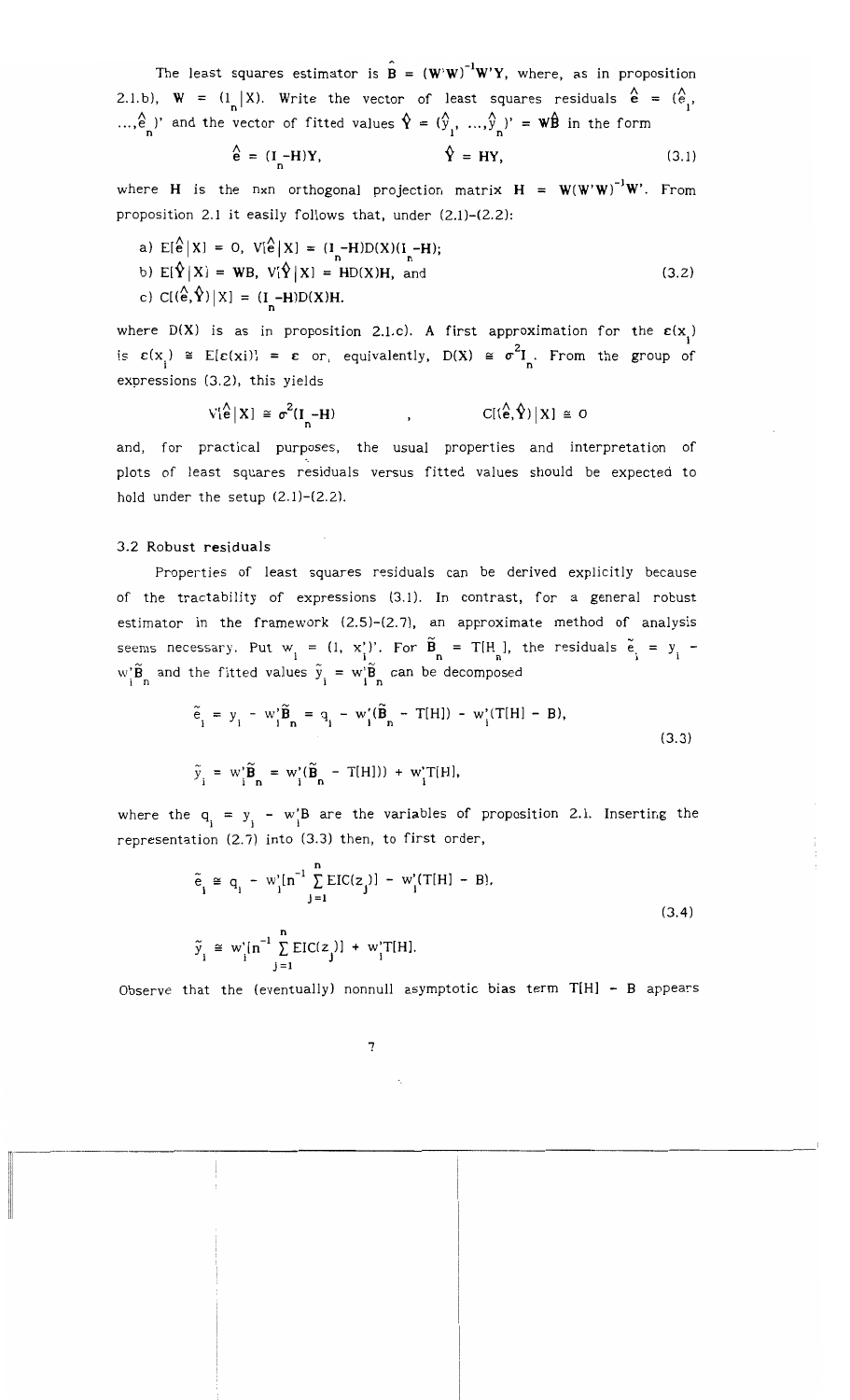in the right hand side of expressions (3.3) and (3.4). Put  $\tilde{Y} = (\tilde{y}_1, y_2, \ldots, y_n)$  $..., \tilde{y}_{n}$ )'. The next result follows from proposition 2.1.

Proposition 3.1. Under  $(2.1)$ - $(2.2)$ , approximation  $(3.4)$  yields:

a)  $E[\tilde{e}|X] \cong -Wa_n$  and  $E[\tilde{Y}|X] \cong W(B+a_n)$ , where  $a_n = n^{-1} \sum_{j=1}^n E[EIC(z_j)|X] +$  $(T[H]-B);$ 

b)  $V[\tilde{Y}|X] \cong \tilde{H} = WV[n^{-1} \sum_{i=1}^{n} E[EIC(z_i)|X]W';$  $\frac{1}{1}$  J  $\frac{1}{1}$ 

c)  $V[\tilde{e}|X] \cong [D(X)-\tilde{H}_n] + \tilde{C}_n$ , where  $\tilde{C}_n = 2\tilde{H}_n-(\tilde{\Gamma}_n+\tilde{\Gamma}_n)$  and  $\tilde{\Gamma}_n$  is an nxn matrix of the form  $\tilde{\Gamma}_n = n^{-1} \sum_{i=1}^n \tilde{\Gamma}_{nj}$ , for  $\tilde{\Gamma}_{nj} = C[(Y, EIC(z_j))] \times W'$ ,  $j = 1, ..., n;$ d)  $C[(\tilde{e}, \tilde{Y})|X] \cong \tilde{\Gamma}_n - \tilde{H}_n$ .

Remark. It is easy to see that application of approximation (3.4) in the case of the least squares estimator goes back to expressions (3.1). Following Hinkley (1977), an empirical version of the influence curve for the least squares estimator LS[H] is  $\text{EIC(z}_j) = n(W'W)^{-1} w_j(y_j - w_j'B)$ . Since  $LS[H] = B$  and  $W = (w_1, ..., w_n)'$  the right hand sides of (3.4) are simply Y  $HY = \frac{\lambda}{e}$  and  $HY = \hat{Y}$ .

Some relevant comments on  $(3.4)$  and proposition 3.1 are:  $(i)$  From (3.4), one can write

$$
\tilde{e} \cong \stackrel{\wedge}{e} + W_{\gamma_n}, \tag{3.5}
$$

where  $\gamma_n = \hat{B}_n - [n^{-1} \sum_{j=1}^n EIC(z_j)] - T[H]$ . (3.5) shows how in the sampling decomposition

# $Y = W\tilde{B}_{n} + \tilde{e},$

the residuals might retain information on the carriers X, a phenomenon not desirable in residual analysis;  $(ii)$   $E[\tilde{e}|X]$  is, approximately, a nonnull vector in the linear manifold spanned by the matrix W. This vector depends on the asymptotic bias T[H] - B; (iii) C[( $\tilde{e}, \tilde{Y}$ )|X] is, in general, not zero and, therefore, the interpretation of a residual plot based on robust estimators might be complicated by a nonorthogonal association pattern between  $\tilde{e}$  and  $\tilde{Y}$ ; (iv)  $V[\tilde{e}|X]$  is obtained from the matrices  $\tilde{H}$  and  $\tilde{\Gamma}$  whose expressions depend on concrete specifications of both the model (2.1)-(2.2)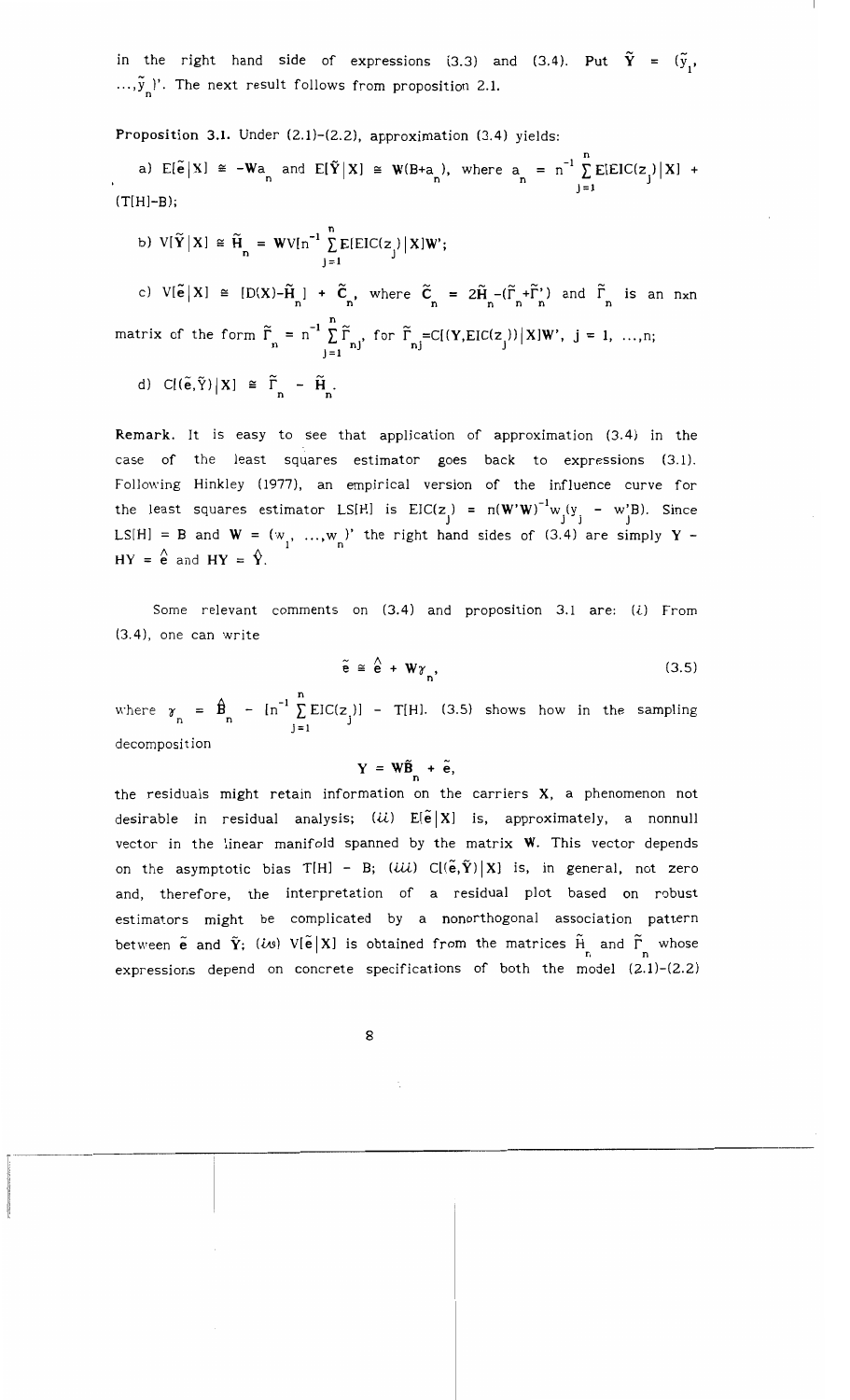and the functional estimator T[.]. A suitable standarization of the residuals is difficult to define.

#### 3.3 Simulation results

A small simulation study is conducted to illustrate the comments above. Besides the least squares estimator (LS)  $\hat{\mathbf{B}}$ , three different robust estimators of B are used:

a) The M-estimator  $\tilde{B}_{\mu}$  based on the Huber  $\psi$  function (Huber 1973), defined as solution of the estimating equation

$$
\sum_{i=1}^{n} \psi[(y_i - w'B)/\sigma]x_i = 0,
$$
\n(3.6)

where  $\psi(t) = t \min[1, k/|t|]$  and  $k = 1.345$ . In (3.6), the scale parameter  $\sigma$ is replaced by the median absolute deviation (MAD)  $\tilde{\sigma}_0 = 1.483$  med  $|\tilde{e}_{0,i}|$  $m_{\tilde{j}}^{\text{ed}}$   $\tilde{e}_{0,j}$  computed from an initial set  $\tilde{e}_{0,i} = y_i - w_i^* \tilde{B}_0$  of residuals;

b) The three-step estimator  $\tilde{B}_{GMM}$  of Simpson, Ruppert and Carroll (1992) based on the Hampel  $\psi$  function with bends at a = 1.5, b = 3 and c = 8, and constructed by iterating the one-step scoring relation

$$
\widetilde{\mathbf{B}} = \widetilde{\mathbf{B}}_0 + \mathbf{M}_0^{-1} \mathbf{g}_0,
$$

where  $\tilde{B}_{0}$  is the LMS estimator,  $g_{0} = \tilde{\sigma}_{0} \sum_{i=1}^{n} \omega_{i} \psi(\tilde{e}_{0,i} / \tilde{\sigma}_{0}) x_{i}$ ,  $M_{0} =$ i =1 n  $\ln^{-1} \sum \psi'(\stackrel{\sim}{\rm e}_{0,1}/\stackrel{\sim}{\rm o}_0)W'\Omega W$ , and the matrix  $\Omega$  is an nxn diagonal matrix of weights  $i = 1$  $diag(\omega_1, ..., \omega_n)$ . The weights are given by

$$
\omega_{i} = \min \left\{ 1, \left[ \frac{c}{(x_{i} - \tilde{\mu}_{n})' \tilde{\Sigma}_{n} (x_{i} - \tilde{\mu}_{n})} \right] \right\},
$$
\n(3.7)

where c is the 95% percentile of a  $X_p^2$  distribution and the pair  $(\tilde{\mu}_n, \tilde{\Sigma}_n)$  is taken from the minimum volume ellipsoid (MVE) estimator for the sample of regressors  $x_1, ..., x_n$ . In this paper, the exact algorithm proposed in Cook et al. (1993) is used to compute the MVE.  $\tilde{\textbf{B}}_{\text{GMM}}$  has 50% breakdown point and bounded influence function in the x and y spaces.

c) The one–step estimator  $\ddot{\textbf{B}}_{\text{GMS}}$  of Coakley and Hettmansperger (1993) based on the Huber  $\psi$  function of (3.6) and given by

$$
\widetilde{\mathbf{B}} = \widetilde{\mathbf{B}}_0 + \mathbf{M}_S^{-1} \mathbf{g}_S,
$$

where  $\tilde{B}_{0}$  is as in (3.7),  $g_{S} = \tilde{\sigma}_{0} \sum_{i=1}^{n} \omega_{i} \psi(\tilde{e}_{0,i} / (\omega_{i} \tilde{\sigma}_{0})) x_{i}$ ,  $M_{S} = W' \Pi W$ , where  $\Pi =$ 1=1 diag( $\pi_1$ , ..., $\pi_n$ ), and  $\pi_i = \psi'(\tilde{e}_{0,i} / (\omega_i \tilde{e}_0))$ . The weights  $(\omega_i)$  are as in

---\_..\_-. ------------------------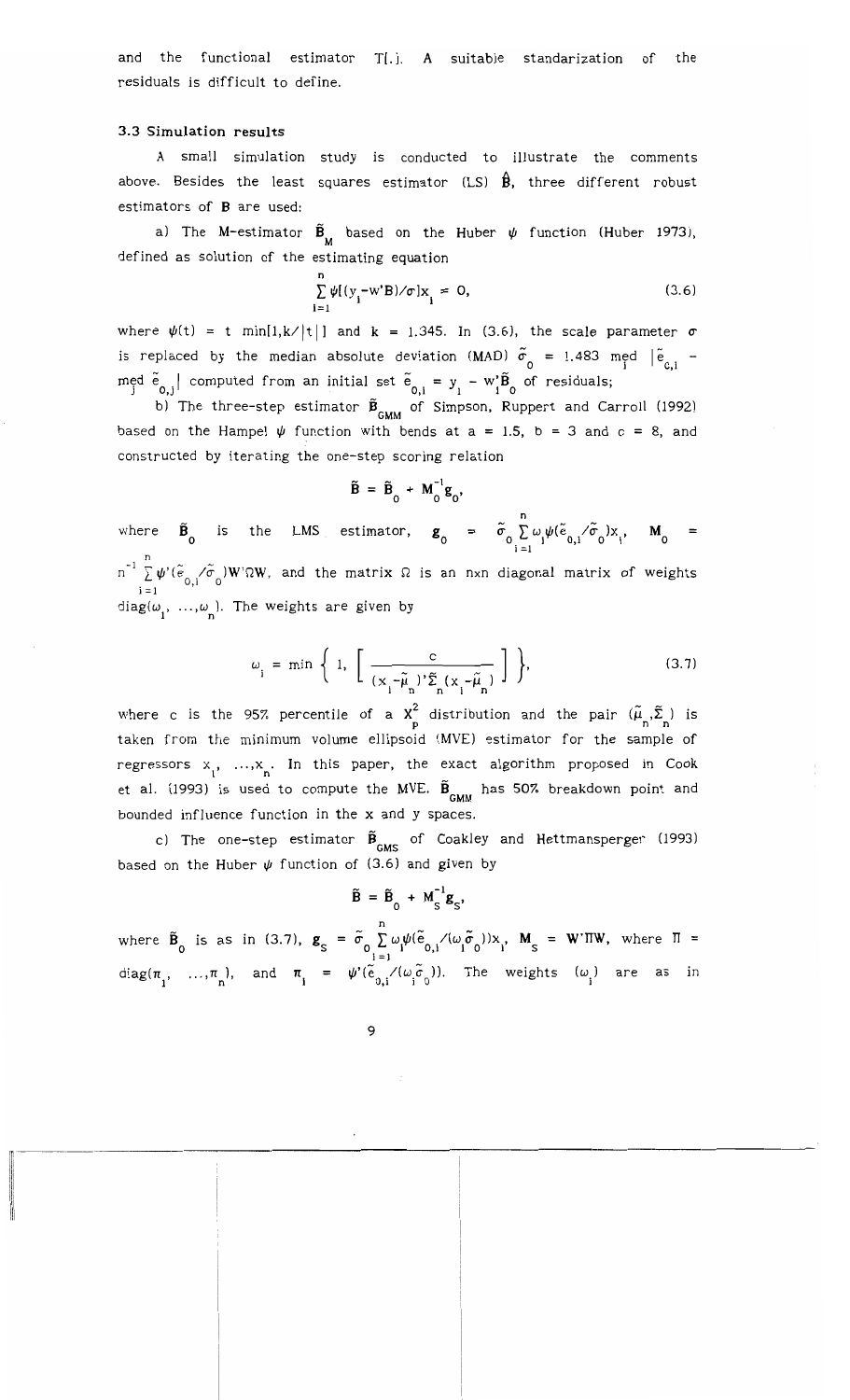(3.7).  $\tilde{B}_{_{\rm GMS}}$  has 50% breakdown point and bounded influence function in both x and y.

To simplify matters, the discussion is centered on a simple linear regression model

$$
E[y|x] = \alpha + x\beta,
$$

where both the response and the regressor are scalar so that  $p = 1$ . N = 200 samples of size  $n = 40$  are generated through a model of the form

$$
H(y,x) = (1-\epsilon)H_0(y,x) + \epsilon H_1(y,x),
$$

where  $H_j(y,x) = G_j(x)F_j[(y-w'B)|\sigma_j], w = (1, x)$ ,  $B = (\alpha, \beta)' = (1, 1)$ ,  $G_0$  $\equiv$   $F_0$   $\equiv$  N(0,1) ( $\sigma_0$  = 1), G<sub>1</sub>  $\equiv$  F<sub>1</sub>  $\equiv$  N(0,16) ( $\sigma_1$  = 4), and the contamination proportion is  $\varepsilon = .25$ . Figure 3.1 displays the sample means of the residuals (left) and the correlation coefficients between residuals and fitted values (right) for the simulated samples. The box plots for the estimators GMM and GMS show a clear deviation from the behaviour of the LS estimator. Nonnull, both positive· and negative, sample means and sample correlation coefficients occur in a rather symmetric fashion. These phenomenon is not unexpected in the light of comments  $ii$ ) and  $iii$ ) at the end of section 3.2 and might alterate the visual perception of the standard residual plots. Figure 3.2 is a 2x3 matrix array of plots describing the situation for a particular sample. The plot in cell  $(1,1)$  is the scatter cloud of the data  $(y_i, x_i)$ , i = 1, ...,40. Cases 3 and 39 are identified as extreme points with the largest values of  $x$ . Cell  $(1,2)$  contains the plot of the studentized least squares residuals  $r_i = \frac{\hat{C}}{I} \sqrt{(\hat{\sigma}(1-h_{ii})^{1/2}})$  versus the fitted values  $\hat{y}_i$ , where  $\hat{\sigma}$  is the least squares estimate of the standard deviation  $\sigma$  and h<sub>11</sub> is the ith diagonal element of the nxn orthogonal projection matrix H. Cases 3 and 39 stand out along the horizontal axis. The plot in cell  $(1,3)$  is the plot of r. versus case number. Cases 3 and 39 lie within a not very noticeable cloud of residuals. The situation changes, however, in the second row, where raw residuals based on the GMS estimator are used to construct plots  $(2,1)$ ,  $(2,2)$  and  $(2,3)$ . In  $(2,1)$  and  $(2,2)$ , cases 3 and 39 are detected in both the horizontal and vertical axis, and in  $(2,3)$ , cases 3 and 39 have the largest associated residuals  $\tilde{e}$ , This is an illustration on how robust residuals might retain harmful information on the regressor variable, in the spirit of comment  $i$ ) at the end of section 3.2.

Figure 3.1

10

------- ---------:-------------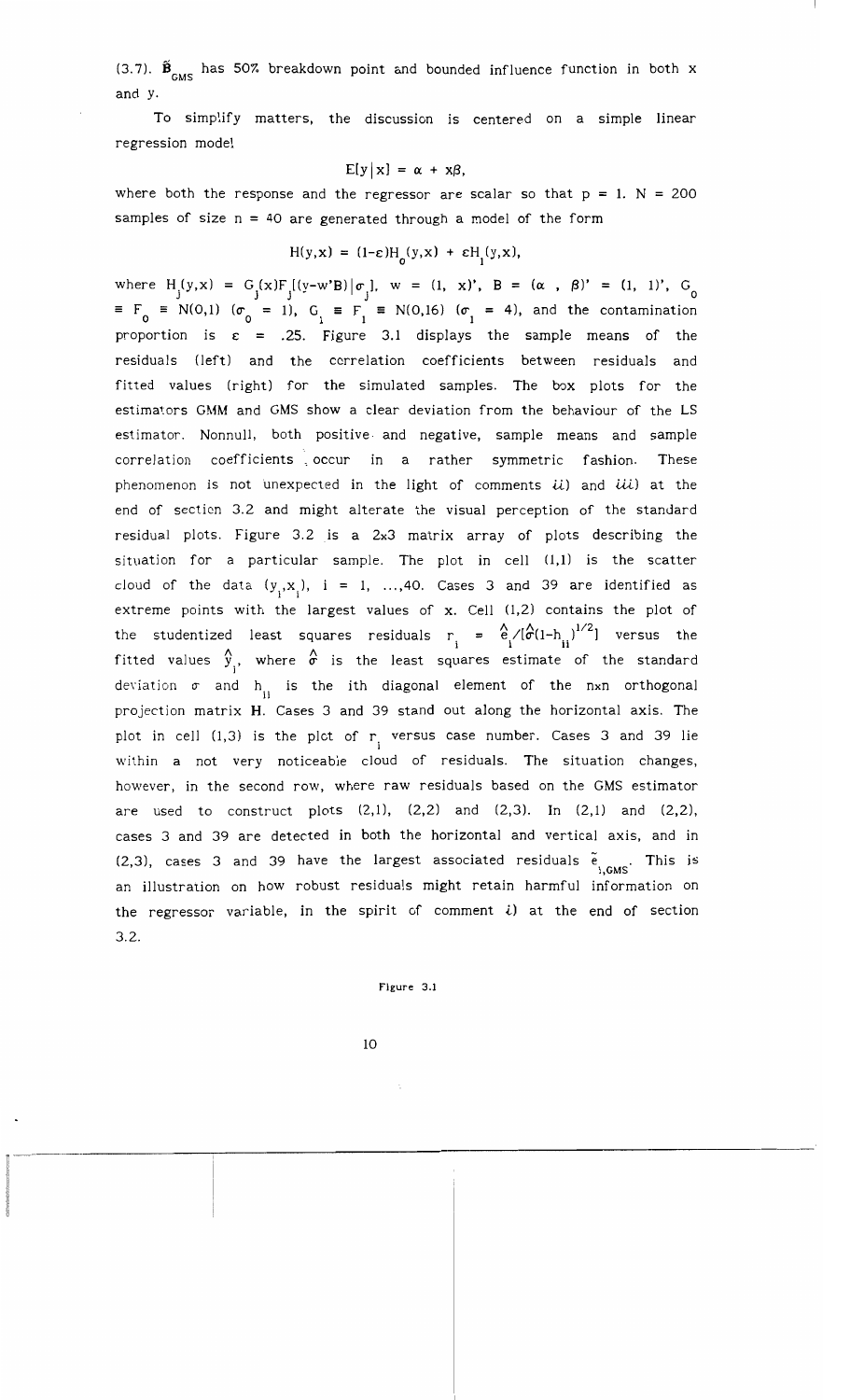**Remark.** Estimators  $\tilde{B}_{M}$ ,  $\tilde{B}_{GMM}$  and  $\tilde{B}_{GMS}$  are used by McKean, Sheather and Hettmansperger (993) in a previous work on the properties of residuals obtained from both least squares and robust estimation techniques. A comparison of their results with the ones obtained in this paper is given in section 5 below.

#### 3.4 (Partially) Modified residuals

A possible way to overcome  $(i)-(iv)$  of section 3.2 is to construct plots based on a suitable modified vector of residuals. Given a set of p regressors  $x_1$ , ...,  $x_p$  indexed by  $I = \{1, ..., p\}$ , denote by  $I_k = \{i_1, ..., k_m\}$ ..., $i_k$  ( $1 \le i_j < ... \le i_k \le p$ ) a selected subgroup and consider the matrix  $W_k =$  $\binom{1}{n}$   $X_{I_k}$ , where  $X_{I_k}$  is the nxk matrix formed with the regressors in  $I_k$ . The class of partially modified residuals  $\tilde{\mathbf{e}}_{\mathbf{M},\mathbf{k}}$  is defined by

$$
\tilde{\mathbf{e}}_{M,k} = (\mathbf{I}_n - \mathbf{H}_k)\tilde{\mathbf{e}},\tag{3.8}
$$

where  $H_k = W_k (W_k' W_k)^{-1} W_k'$  is the orthogonal nxn projection matrix on the linear manifold spanned by  $W_k$ . Notice that, since  $\tilde{e}_{M,p} = (I - H) \tilde{e} =$  $(I_n - H)(Y - W\tilde{B}_n) = \hat{e}$ , the fully modified residuals are identical to the least squares residuals. The idea behind the modified residuals is, in some way, similar to the idea of projected residuals in nonlinear regression suggested by Cook and Tsai (1985), although in a different context.

For plotting purposes, the use of  $\tilde{\mathbf{e}}_{\mathsf{M},\mathsf{k}}$  can be implemented as follows. Once that an anomaly is detected in a plot based on  $\tilde{e}$ , construct the family of plots

$$
(\tilde{\mathbf{e}}, \mathbf{x}_r), \tag{3.9.a}
$$

for  $r = 1, \ldots, p$ . The goal is to detect directions in the x-space where the nonorthogonal association between  $\tilde{e}$  and X is most harmful. Construct then, sequentially, the families

$$
(\tilde{\mathbf{e}}_{\mathbf{M},\mathbf{G}_1}, \mathbf{x}_r),
$$
  
\n
$$
(\tilde{\mathbf{e}}_{\mathbf{M},\mathbf{G}_1,\mathbf{I}_2}, \mathbf{x}_r),
$$
\n(3.9.b)

..., until reaching an index subset  $I_k = \{i_1, ..., i_k\}$  where the associated group of plots have no visible pattern and then conduct a residual analysis based on the class  $\widetilde{\mathbf{e}}_{_{\mathbf{M},\mathbf{k}}}$ . From (3.5), one obtains

11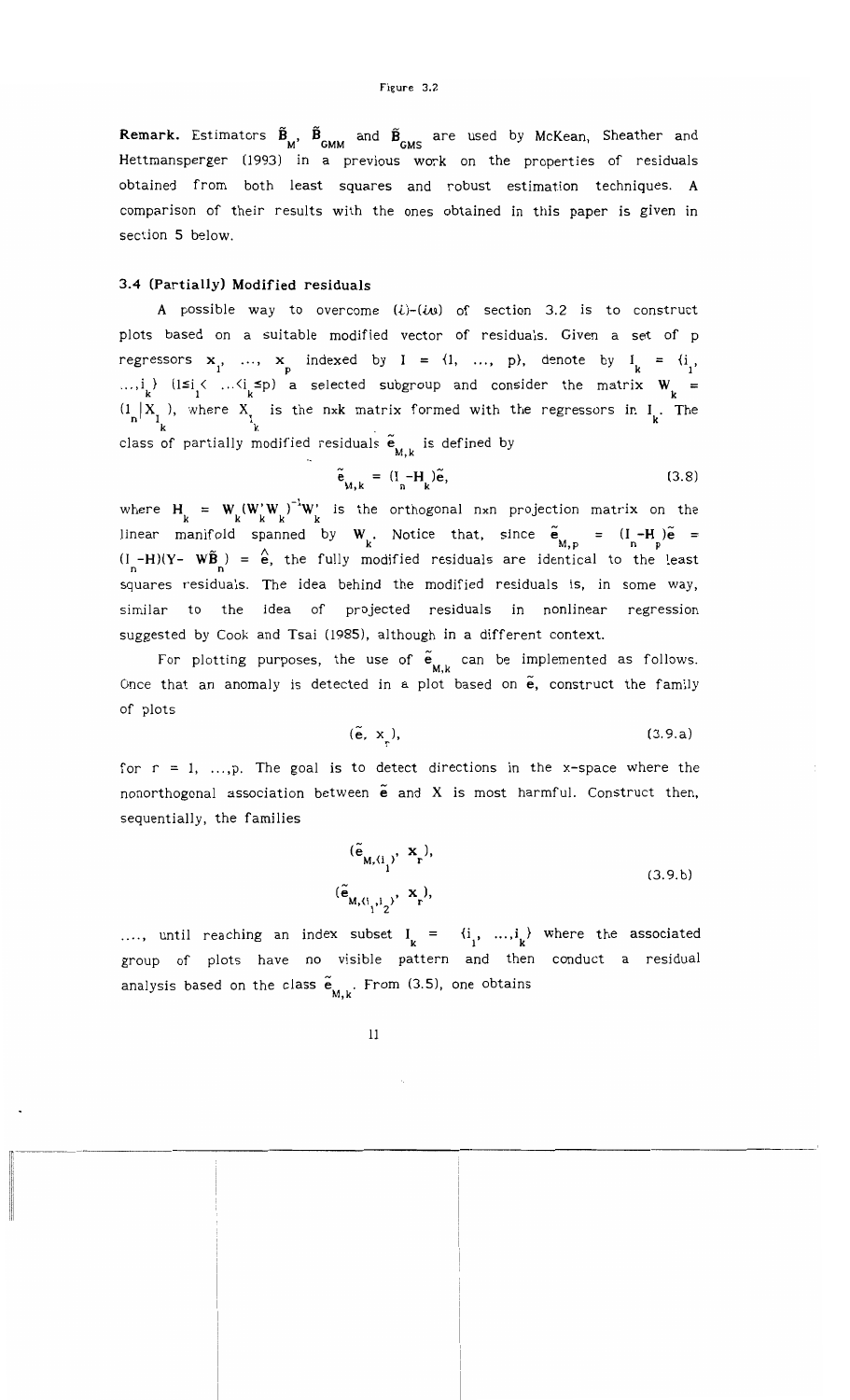$$
\tilde{e}_{M,k} \cong (I_n - H_k)(\hat{e} + W_{\gamma_n}) = \hat{e} + h_k,
$$

where  $h_k = (I_n - H_k)W_{(k)}^T \gamma_{n,(k)}, W_{(k)}^T$  is the  $nx[(p+1)-k]$  matrix of the regressors not in I and  $\gamma_{n,(k)}$  is formed with the corresponding coordinates of  $\gamma_n$ . If no pattern is observed, the following (heuristic) results follow if  $h_{k}$  is taken to be approximately constant:

$$
V[\tilde{\mathbf{e}}_{\mathbf{M},k} | X] \cong V[\mathbf{\hat{e}} | X] \cong \sigma^2(\mathbf{I}_n - \mathbf{H}), \tag{3.10.a}
$$

and

$$
\widetilde{\mathbf{e}}_{\mathbf{M},k}^{\prime} \mathbf{W} \cong (\mathbf{\hat{e}} + \mathbf{h}_{k})^{\prime} \mathbf{W} = (\mathbf{0} | \mathbf{h}_{k}^{\prime} \mathbf{W}_{(k)}).
$$
 (3.10.b)

 $\begin{array}{ccccccccc} \text{M},\text{k} & & & \text{k} & & \text{(k)}\ \text{(3.10.a)} & \text{suggests} & \text{replacing} & \text{the} & \text{modified} & \text{residuals} & \frac{\text{e}}{\text{M},\text{k},\text{l}} & \text{by} & \text{standardized} \end{array}$ versions

$$
\tilde{r}_{M,k,i} = \tilde{e}_{M,k,i} / [\tilde{\sigma} (1 - h_{ii})^{1/2}],
$$
\n(3.11)

where  $\tilde{\sigma}$  is a robust estimate of the scale of the  $\mathbf{q_i}$  =  $\mathbf{y_j}$  – w'B. From the sequential construction of  $I_k$  above, it is reasonable to expect a small magnitude for the row vector  $h'_{k}(W)$ . Since the modified residuals have sample mean equal to zero, the plot of the standardized  $\tilde{r}_{M,k} = (\tilde{r}_{M,k,i})$ versus the fitted values  $\tilde{Y}$  should be a corrected version of the initial of  $\tilde{e}$ versus  $\tilde{Y}$ .

# 4. EXAMPLES

Two well-known real data examples are used to illustrate both the results in sections 3.1 and 3.2, and the methodology based on the partially modified residuals introduced in section 3.4. The data are assumed to be generated by an appropriate setup of the form (2.1)-(2.2).

#### 4.1 Gesell adaptive score data

The Gesell adaptive score data are  $n = 21$  observations on scalar variables y and x whose meaning and description can be found, for example, in Cook and Weisberg (982). It is accepted that case 18 is extreme with the largest value of x, and case 19 is an outlying response. For this example, the residual plots based on both M and GMS estimates had a similar behaviour to the plots based on the LS residuals. However, graphical displays based on GMM residuals presented an anomaly as shown in the 3x3 matrix array of figure 4.1. Cells  $(1,2)$  and  $(1,3)$  are the standard LS residual plots where case 18 has a small studentized residual and case 19 has the largest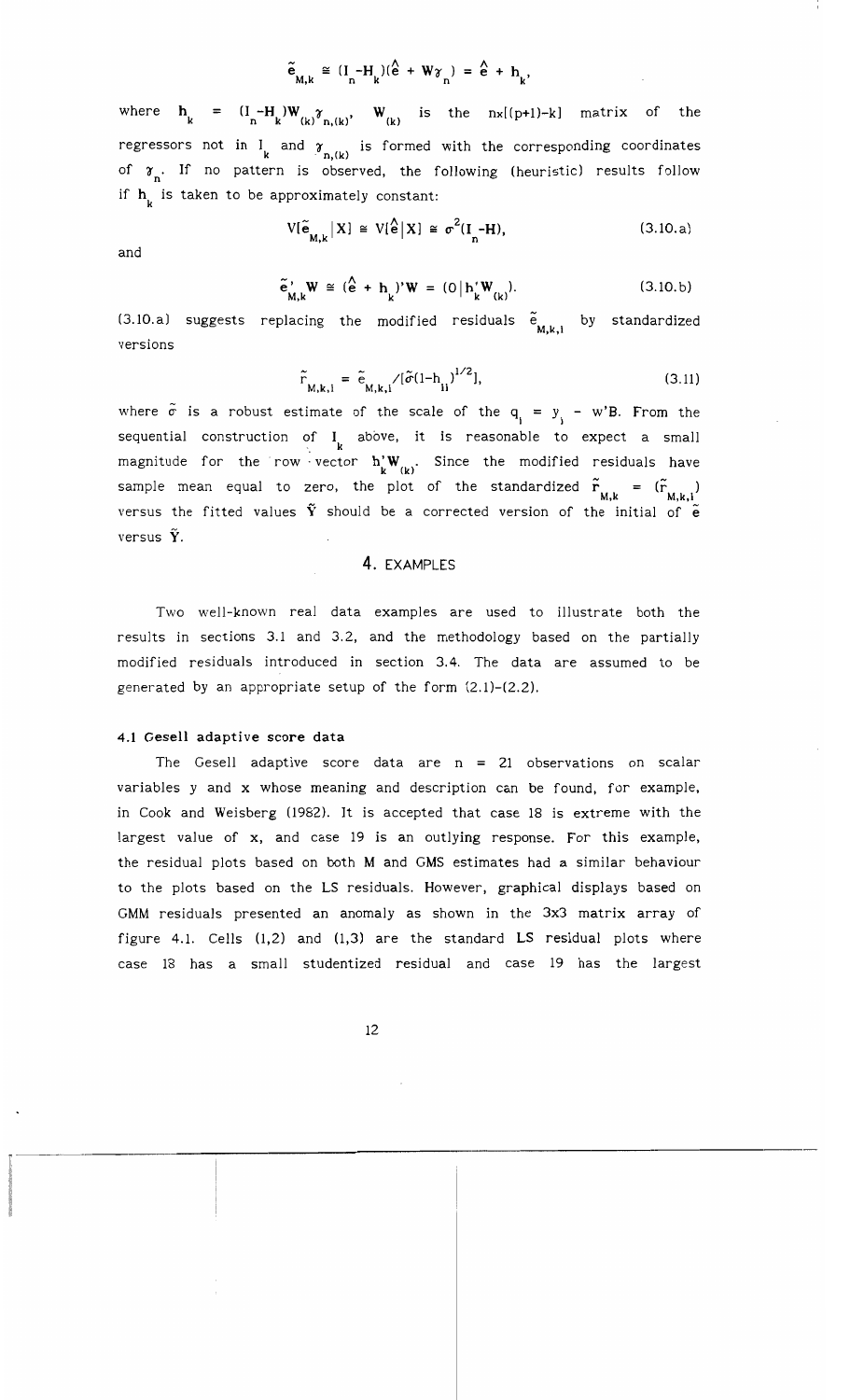residual as it should be. The second row presents the problem. Plots in cells (2,ll and (2,2) of the raw GMM residuals versus, respectively, x and the fitted values suggest linear trends as remarked by the superimposed least squares lines. Residuals based on the GMM estimator retain information on x and cases 18 and 19 have now the largest residuals in absolute magnitude. Plots in row 3 correspond to the standardized modified GMM residuals using the MAD as the estimate  $\tilde{\sigma}$  for  $\sigma$ . Cells (3,2) and (3,3) identify properly the character of cases 18 and 19.

#### Figure 4.1

## 4.2 Salinity data

The data and previous analyses of them are described in Rousseeuw and Leroy (1987 p. 82). There are  $n = 28$  cases and  $p = 3$  regressors. It seems to be common agreement about the fact that cases 3, 5 and 16 are extreme rows of the matrix  $X$ . Case 16 has associated an outlying response as well. The analysis given in this paper is supported by the three graphical arrays in figures 4.2.a), 4.2.b) and 4.2.c). In this example, residuals based on M estimators behaved as least squares residuals. The situation was different for the case of GMM and GMS residuals which in turn, shared a similar pattern. GMM residuals are chosen for illustration purposes. The first row in 4.2. a) contains the plots of the least squares residuals and the relative position of cases 3, 5 and 16. As shown in the second row, the relative position of 3, 5 and 16 changes when the GMM residuals are used instead since now cases 5 and 16 have the largest residuals. The third row contains the plots  $(\tilde{\mathbf{e}}_{_{\mathsf{GMM]}},\mathbf{x}_{_{\mathsf{P}}}})$  and suggests a problem associated with the regressor  $\mathbf{x}_{_{\mathsf{G}}}$ . Figure 4.2.b) displays the family  $(\tilde{e}_{x,y,t,x},x)$  and supports this  $\frac{GMM,(i_1)^{2}r}{1}$ impression since the residual for case 5 stands out unless the GMM residuals are projected onto the third regressor. From 4.2.c),  $I_2 = \{1,3\}$  seems to produce a set of modified residuals with a reasonable degree of orthogonality versus the fitted values. As seen in the third row, case 16 has the largest residual and case 5 remains unnoticed.

> Figure 4.2.a) Figure 4.2.b) Figure 4.2.c)

13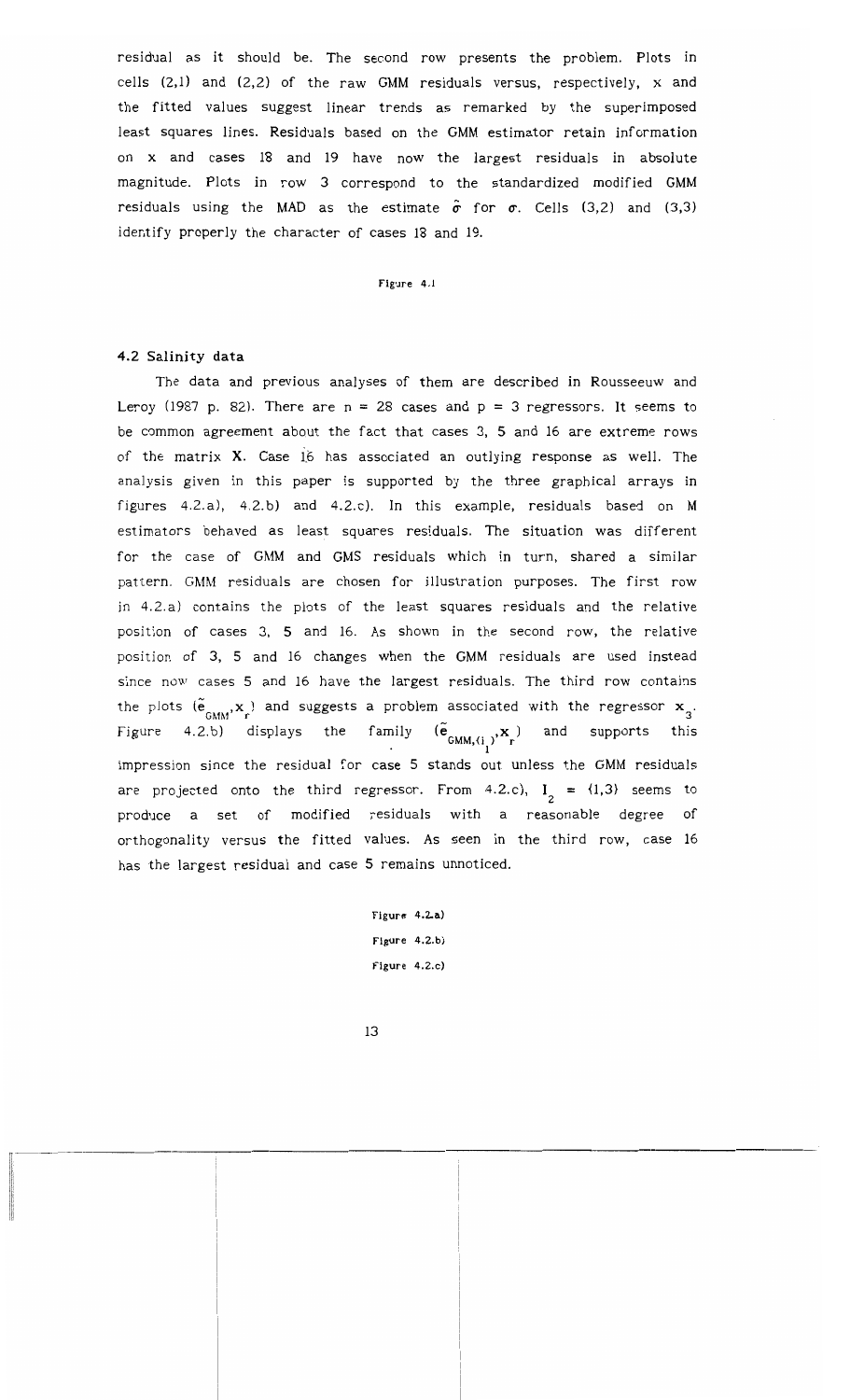# 5. DISCUSSION AND COMPARISON WITH PREVIOUS WORK

In this paper, properties of residual plots for both least squares and robust estimators are compared under a common set of assumptions. Theoretical results suggest that for high breakdown but biased robust estimators, the residuals retain information on the regressors, and this phenomenon might produce misleading residual plots. A remedial action is suggested in section 3.4 based on the class of partially modified residuals  $\tilde{e}_{M,k}$  associated to a properly built subset  $I_k = \{i_1, ..., i_k\}$  of regressors. These are thought to be a flexible compromise between the raw robust residuals  $\tilde{e}$  and their least squares counterparts  $\hat{e}$ .

McKean et al. (1993) study the behaviour of residual plots based on M estimators and GM estimators. They consider first-order properties of residuals derived from fitting a model  $Y = WB + u$ , when the true model is Y = WB +  $C\delta$  + u, where C is a full rank nxq matrix whose columns are independent of the columns of **W**, and  $\delta_n = n^{-1/2}\theta$  for a qxl vector  $\theta$ . Their results conclude that plots based on M estimators behave quite similarly to the LS residual plots but the plots based on both GMM and GMS estimators might be misleading as they have negative correlation patterns even when the true model is fitted. McKean et al. (1993) propose specific standarization methods for each class of residuals  $\widetilde{\mathbf{e}}_{_{\mathbf{M}}},$   $\widetilde{\mathbf{e}}_{_{\mathbf{GMM}}},$  and  $\widetilde{\mathbf{e}}_{_{\mathbf{GMS}}}.$ 

Similar conclusions are obtained in this paper regarding the behaviour of the residuals based on M estimators under the setup (2.1)-(2.2). As shown in figure 3.1., the correlation in the plot of residuals versus fitted vaJues will be hardly perceptible. For GMM and GMS estimators, however. figure 3.1. and examples 4.1 and 4.2 show that positive correlations can also occur under (2.1)–(2.2). An advantage of the modified residuals  $\tilde{\textbf{e}}_{_{\text{M},\textbf{k},\textbf{i}}}$ is that they can be standardized in a natural way that not depends on concrete specifications of both the functional defining the robust estimator and the associated empirical influence function. Recall, finally, that in McKean et al. (1993), the emphasis is more in model misspecification than in general properties as developed here.

A remaining problem in this paper is the study of the behaviour of the LMS residuals. This has been done in McKean et al. (in press b) in the same context of model misspecification as in McKean et al. (1993). The conclusions are similar to the ones relative to the high breakdown estimators GMM and GMS. Plots are misleading since strong negative correlations appear to distort the visual perception of the plot. McKean et

14

..\_---\_.\_-------------;---------------\_.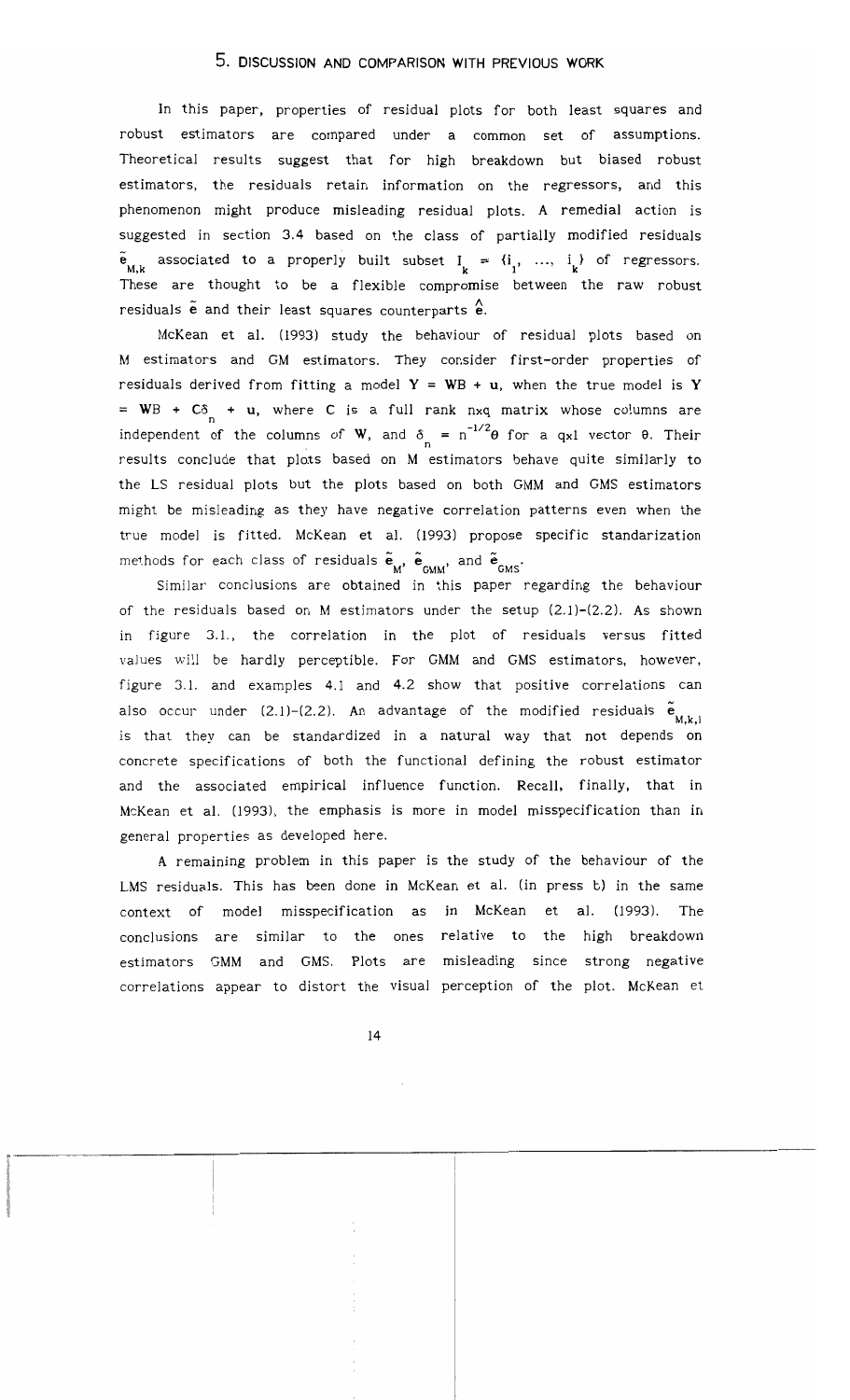al. (in press b) study also the case of residuals based on the high breakdown LTS estimator of Rousseeuw (1984). Nonetheless, as shown in Atkinson (1986), Rousseeuw and van Zomeren (1990), and Fung (1993) the LMS residuals are a valuable tool in relation to the masking problem associated to the standard least squares diagnostic techniques. In fact, Fung (1993) contains an interesting study of the salinity data based only on the first and third regressor variables where the role of cases 3, 5 and 16 is clarified in detail. Fung (993) concludes that case 16 is the only outlying response in the data set while case 5 is a slightly high leverage point. Notice that the exploratory sequential graphical method proposed in section 3.4 reaches exactly the same conclusion, and identifies correctly the character of case 5. once the harmful effect of the bias of the estimator on the third variable is eliminated via projection.

#### ACKNOWLEDGEMENTS

Part of this paper was written while the author was a visiting scholar at New York University. The author is grateful to professor S. Chatterjee for his hospitality and stimulating conversations.

#### APPENDIX

Proof of proposition 2.1. a) Consider, for  $y = (y_1, ..., y_p) \in \mathbb{R}^n$  and  $X = (x_1, ...)$  $..., x_n$ )' of nxp, the function

$$
C(y, X) = \prod_{i=1}^{n} \{ [1 - \varepsilon(x_i)] F_0(q_i / \sigma_0) + \varepsilon(x_i) F_1(q_i / \sigma_1) \},
$$
 (A.1)

Integrating (A.1) with respect the joint of  $X = (x_1, ..., x_n)'$  yields, by independence and construction of (2.1) and (2.2),

endence and construction of (2.1) and (2.2),  
\n
$$
\int_{X \leq \mathcal{X}} C(y, \mathcal{X}) \prod_{i=1}^{n} [(1-\epsilon)g_0(x_i) + \epsilon g_i(x_i)]m(dx_i)
$$
\n
$$
= \prod_{i=1}^{n} [(1-\epsilon) \int_{X_i} F_0(q_i/\sigma_0) g_0(x_i)m(dx_i) + \epsilon \int_{X_i} F_1(q_i/\sigma_1) g_1(x_i)m(dx_i)]
$$
\n
$$
= \prod_{i=1}^{n} [(1-\epsilon)H_0(y_i, x_i) + \epsilon H_1(y_i, x_i)] = \prod_{i=1}^{n} H(y_i, x_i)
$$

= P[Y  $\le$  y; X  $\le$  X], where  $\mathcal{X} = (\alpha_1, \ldots, \alpha_n)'$ , and the notations a  $\le$  b, between pxl vectors  $a = (a_1, ..., a_p)$ ,  $b = (b_1, ..., b_p)$ , and  $A \leq B$ ,

n'---------------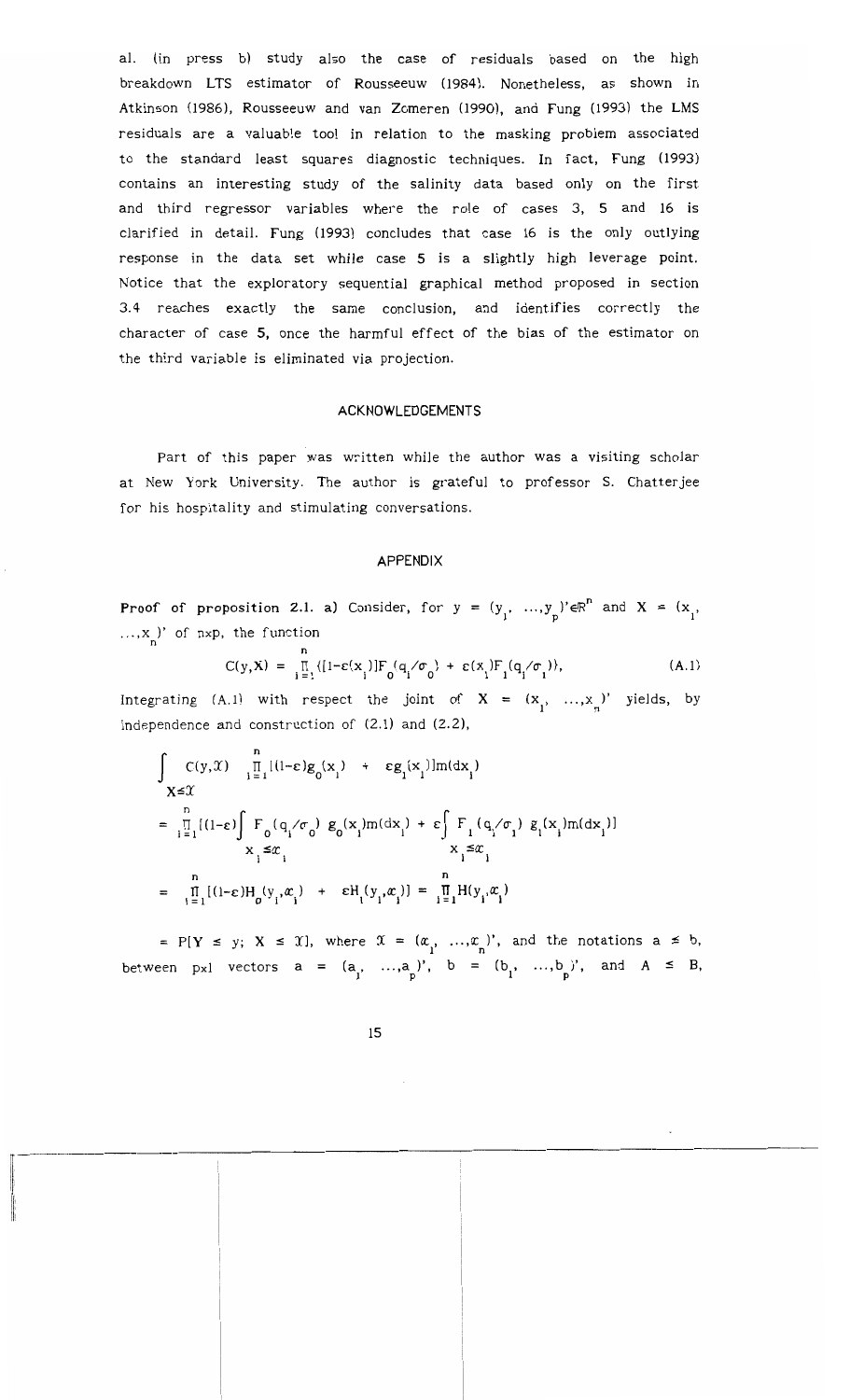between nxp matrices  $A = (a_{11}), B = (b_{11}),$  mean, respectively,  $a_{j} \leq b_{j}$  for j = 1, ...,p and  $a_{ij} \leq b_{ij}$  for  $i = 1, ..., n$ ,  $j = 1, ..., p$ . Equations above imply the first part of a). Obviously  $\varepsilon(x_i)$  are i.i.d. with expectation  $E[\epsilon(x_i)] = \epsilon \int g_i(x_i) m(dx_i) = \epsilon$ . Since  $0 \leq \epsilon(x_i) \leq 1$ ,  $E[\epsilon(x_i)^2] \leq$  $\mathbb{R}^P$ <br>E[ $\varepsilon(x_i)$ ] =  $\varepsilon$ , whence  $\text{var}[\varepsilon(x_i)] \leq \varepsilon - \varepsilon^2 = \varepsilon(1-\varepsilon)$ . **b** and **c**) For all i = 1, ...,n, by part a) and construction of  $F_n(u|\sigma_n)$  and  $F_n(u|\sigma_n)$ , it is easily seen that  $E[q_i | X] = E[q_i | x_i] = 0$ , which is equivalent to statement b). By the same arguments,  $cov[(y_i, y_j) | X] = 0$ , for  $i \neq j$ , and  $d_i(X) = var[y_i | X] =$  $var[y_i | x_i] = var[q_i | x_i] = [1-\epsilon(x_i)]\sigma_0^2 + \epsilon(x_i)\sigma_1^2$ . Therefore,  $V[Y | X] = D(X) =$ diag(d (X), ...,d (X)), where  $E[d(X)] = (1-\epsilon)\sigma^2 + \epsilon \sigma^2 = \sigma^2$ .  $1^{(X)}, \ldots, 9^{(X)},$  where  $E[0_i(X)] = (1-\epsilon)\sigma_0 + \epsilon\sigma_1 = \sigma$ .

Proof of proposition 2.2. **a)**  $E[q_i] = E[E[q_i | x_i]] = 0$  and  $var[q_i] = \prod_{i=1}^{n} [x_i]$  $E[var[q_i | x_i]]$  +  $var[E[q_i | x_i]]$  =  $E{[1-\epsilon(x_i)]\sigma_0^2}$  +  $\epsilon(x_i)\sigma_1^2$  =  $\sigma^2$ . **b)** From part a) of proposition 2.1, the joint of  $(q_1, ..., q_n)$ ' given X is  $n \tbinom{1}{1}$ 

$$
\prod_{i=1}^{n} \{ [1-\varepsilon(x_i)] F_0(q_i/\sigma_0) + \varepsilon(x_i) F_1(q_i/\sigma_1) \},
$$

from where b) follows.

•

#### REFERENCES

Atkinson, A.C. (1985), Plats *Iransformations* and Regressian, Oxford, U.K.: Oxford UNiversity Press.

(1986), "Masking Unmasked," Biometrika, 73, 533-541.

- Coakley, C.W., and Hettmansperger, T.P. (1993), "A Bounded Influence, High Breakdown Efficient Regression Estimator," Journal of the American *Statistical Association*, 88, 872-880.
- Cook, R.D., and Weisberg, S. (1982), Outliers and Influence in Regressian, London: Chapman and Hall.
- Cook, R.D., and Tsai, C-L. (1985), "Residuals in Nonlinear Regression," Biometrika, 72, 23-29.
- Cook, R.D., Hawkins, D. M., and Weisberg, S. (992), "Comparison of Model Misspecification Diagnostics Using Residuals form Least Mean of Squares and Least Median of Squares Fits," *Journal of the American Statistical*  $A$ ssaciation, 87, 419-424.

(1993), "Exact Iterative Computation of the Robust Minimum Volume Ellipsoid Estimator,"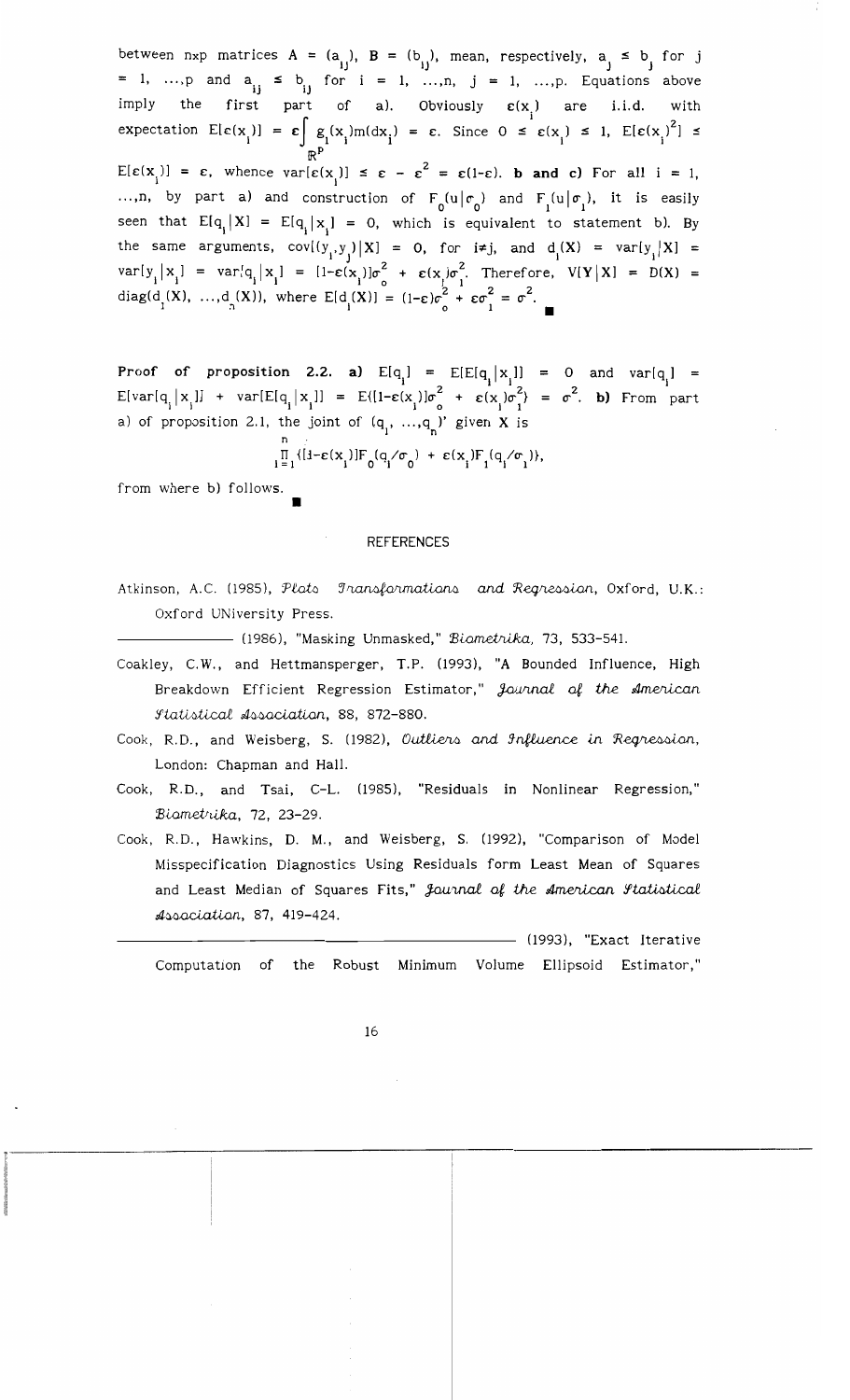*Statistics and Probability Letters, 16, 213-218.* 

- Fung, K. Y. (1991), "Unmasking Outliers and Leverage Points: A Confirmation," Journal of the American Itatistical Association, 88, 515-519.
- Hampel, F., Ronchetti, E.M., Rousseeuw, P.J., and Stahel, W.A. (1986), Robust Ftatistics, New York: John Wiley.
- Hinkley, D.A. (1977), "Jacknifing in unbalanced situations," Technometrics, 19, 285-292.
- Huber, P.J. (1973), "Robust Regression: Asymptotics, Conjectures, and Monte Carlo," The Annals of Itatistics, 1, 799-821.
- Martin, R.D., Yohai, V., and Zamar, R.H. (1989), "Min-Max Robust Regression," The Annals of Itatistics, 17, 1608-1630.
- Martin, R.D., and Yohai, V. (1986), "Influence Functionals for Time Series" (with discussion), The Annals of *Statistics*, 781-855.
- McKean, J.W., Sheather, S.J., and Hettmansperger, T.P. (1990), "Regression Diagnostics for Rank-Based Methods," Journal of the American *Statistical Association*, 85, 1018-1028.

Interpretation of Residuals based on Robust Estimation," Journal of the American Statistical Association, 88, 1254-1263.

and High Breakdown Fits of Polynomial Models," Jechnametrics.

—— (in press

b), "The interpretability of LMS and LTS Residual Plots."

- Rousseeuw, P.J. (1984), "Least Median of Squares Regression," *Journal of the* American Itatistical Association, 79, 871-880.
- Rousseeuw, P.J., and Leroy, A. (1987), Rabust Regression and Outier Detection, New York: John Wiley.
- Rousseeuw, P.J., and van Zomeren, B.C. (1990), "Unmasking Multivariate Outliers and Leverage Points" (with discussion), *Journal of the* American Itatistical Association, 85, 633-651.
- Simpson, D.G., Ruppert, D., and Carroll, R. (1992), "On One-Step GM Estimates and Stability of Inferences in Linear Regression," Journal of the American Association, 87, 439-450.
- Weisberg, S. (1984), Applied Linear Regression, 2nd Edition, New York: John Wiley.

 $\ddot{\phantom{a}}$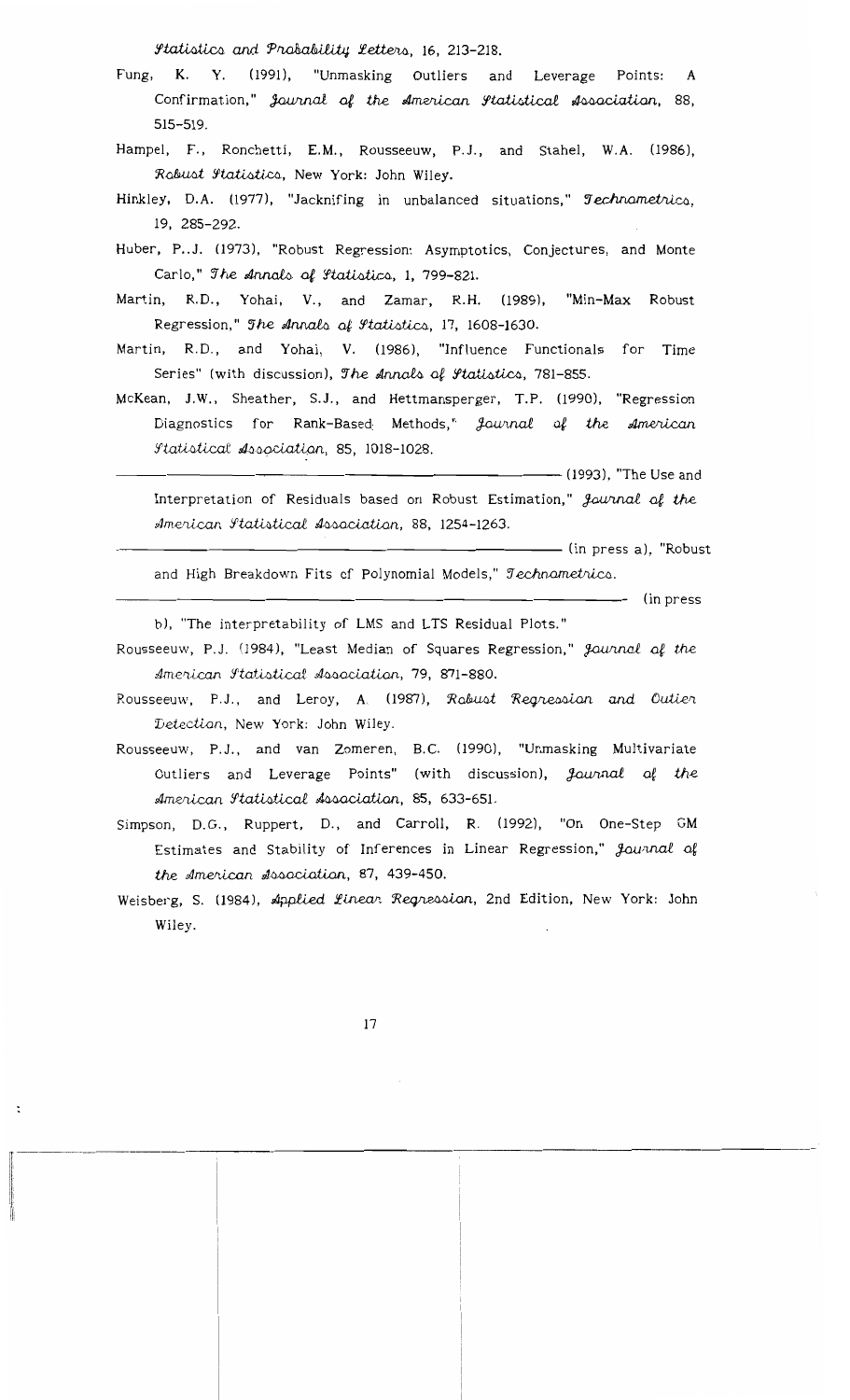

 $\bullet$ 

Figure 3.1

 $\hat{\mathcal{L}}$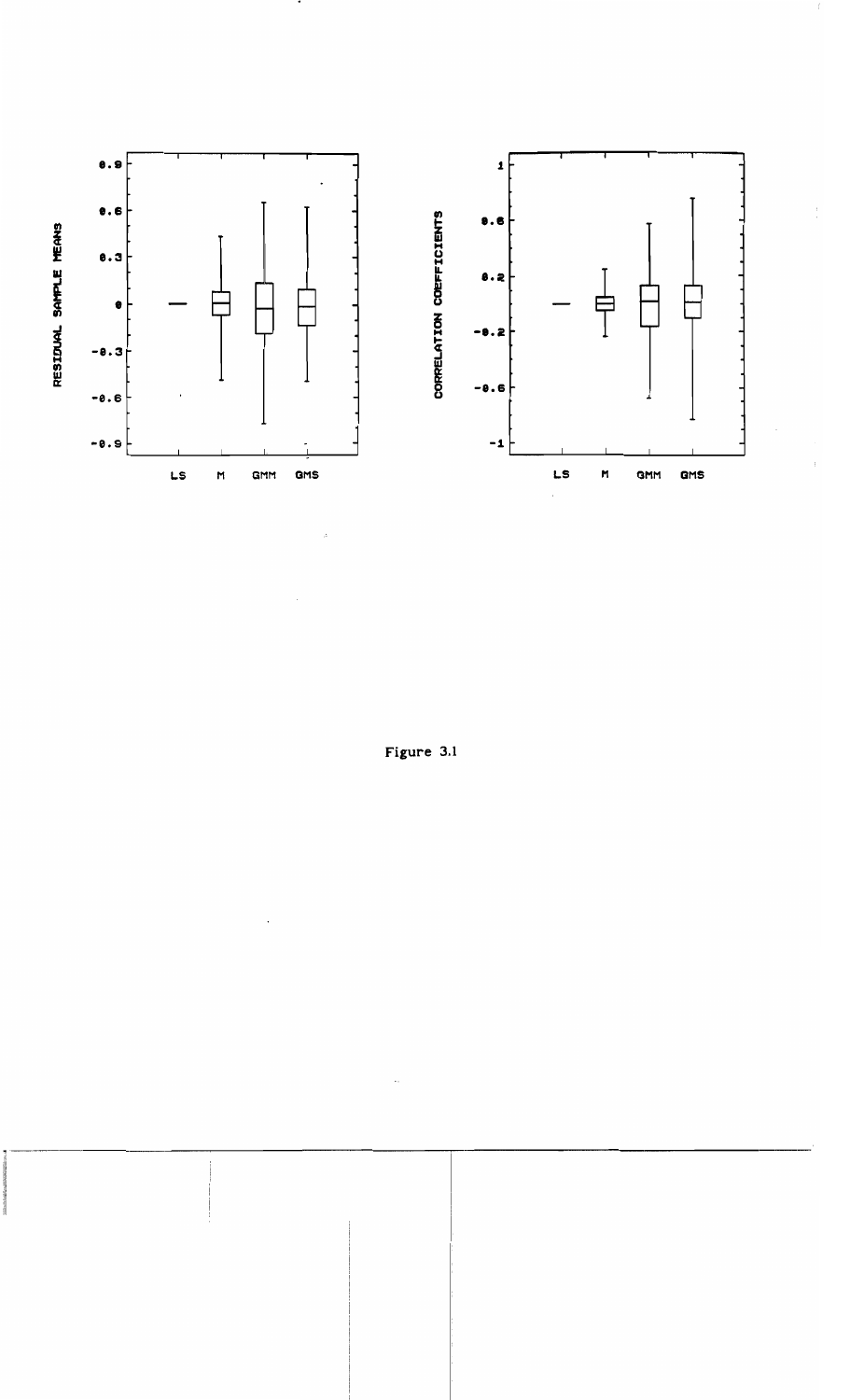

Figure 3.2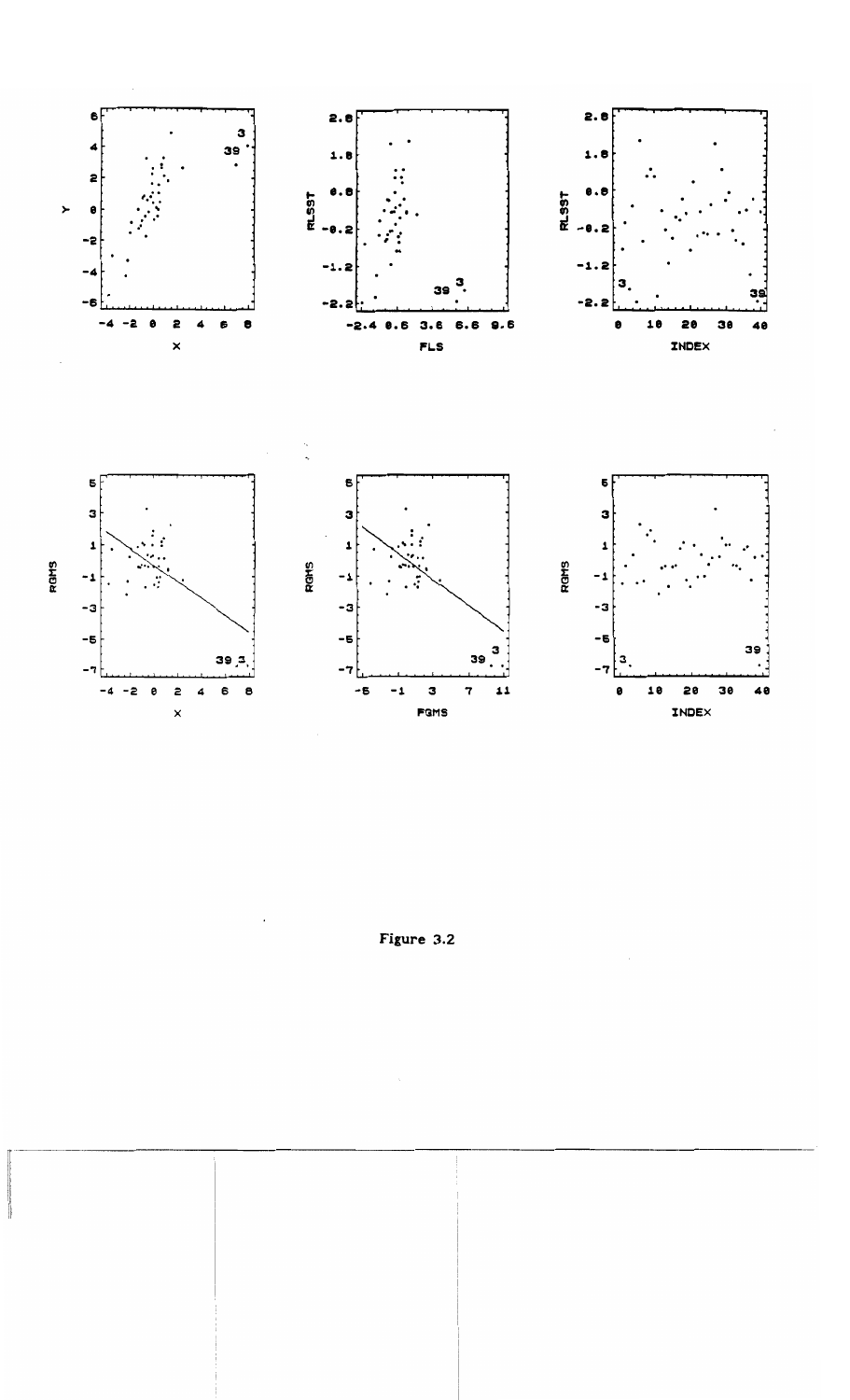







 $\begin{array}{c} \begin{array}{c} 1 \\ 1 \end{array} \\ \begin{array}{c} 1 \end{array} \\ \begin{array}{c} 1 \end{array} \\ \begin{array}{c} 1 \end{array} \\ \begin{array}{c} 1 \end{array} \\ \begin{array}{c} 1 \end{array} \\ \begin{array}{c} 1 \end{array} \\ \begin{array}{c} 1 \end{array} \\ \begin{array}{c} 1 \end{array} \\ \begin{array}{c} 1 \end{array} \\ \begin{array}{c} 1 \end{array} \\ \begin{array}{c} 1 \end{array} \\ \begin{array}{c} 1 \end{array} \\ \begin{array}{c} 1 \end{array} \\$ 

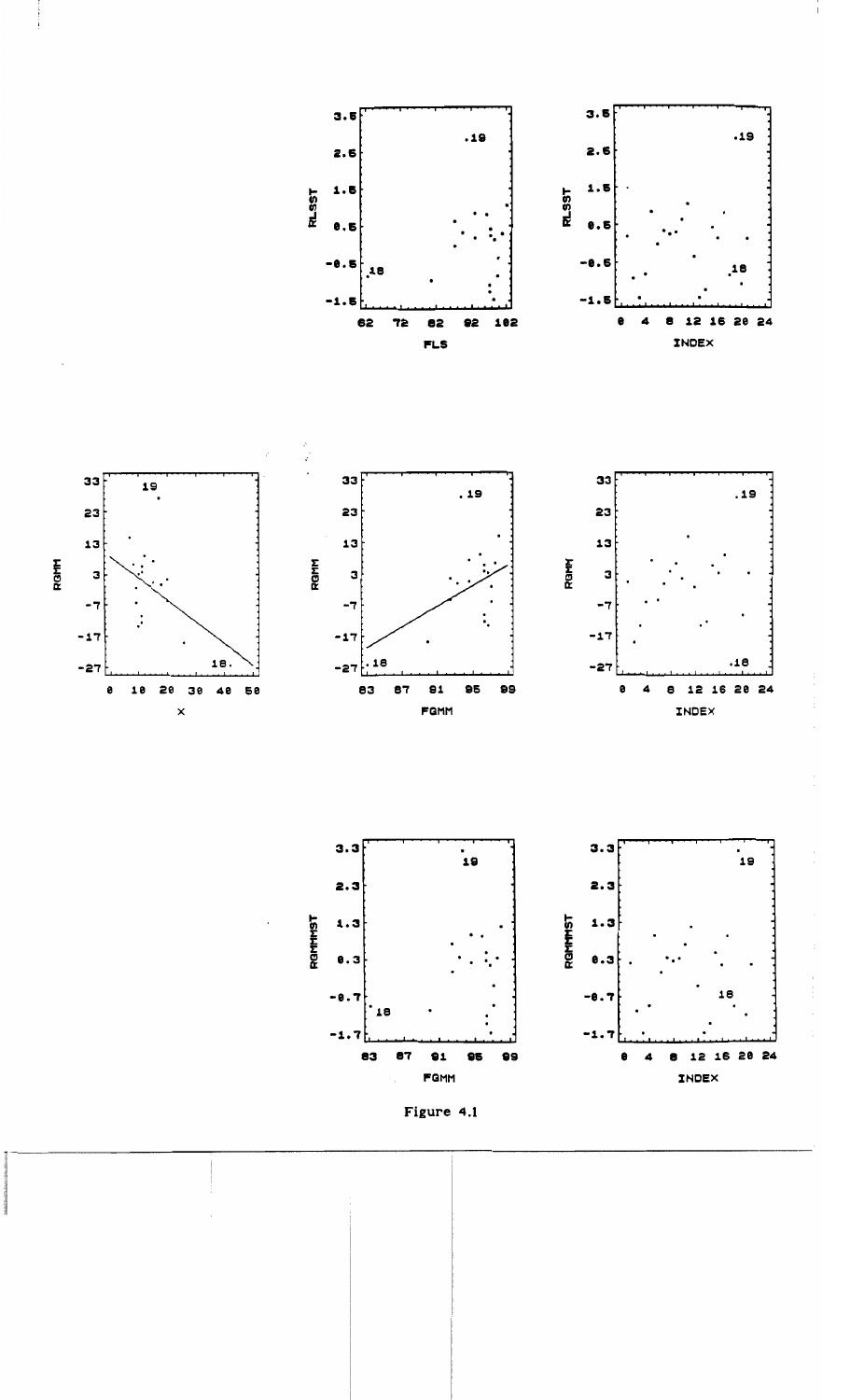



Figure 4.2.a)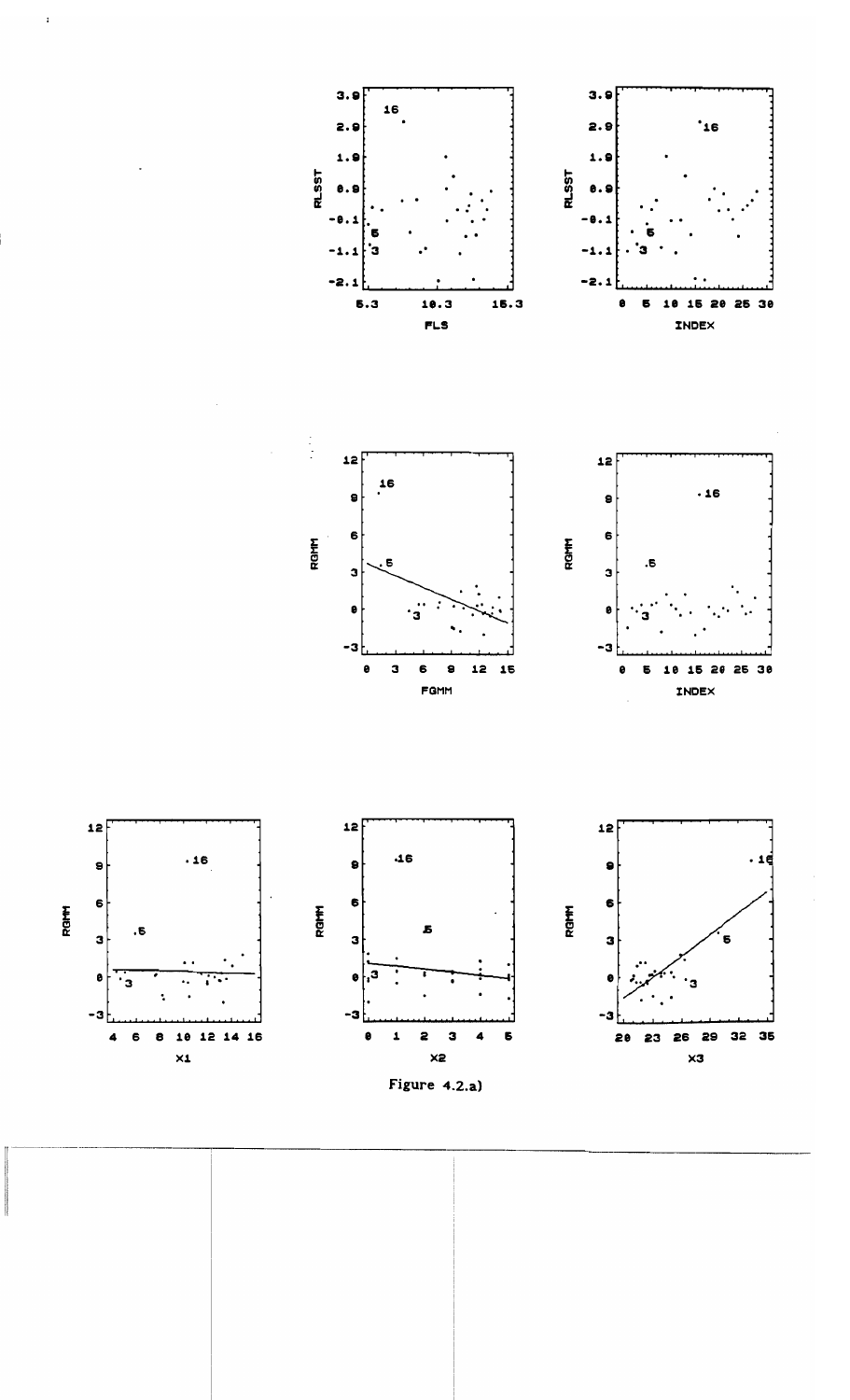













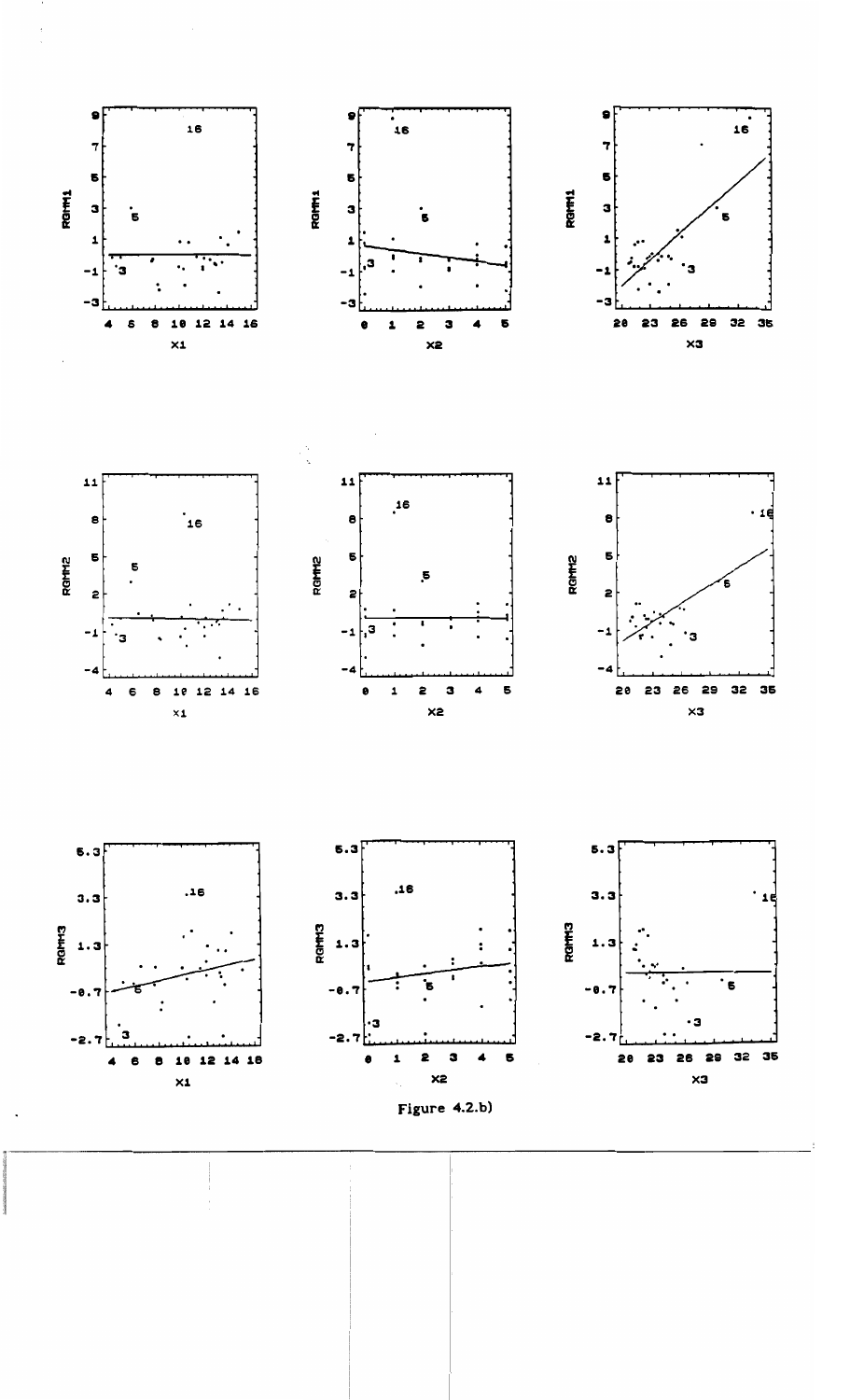